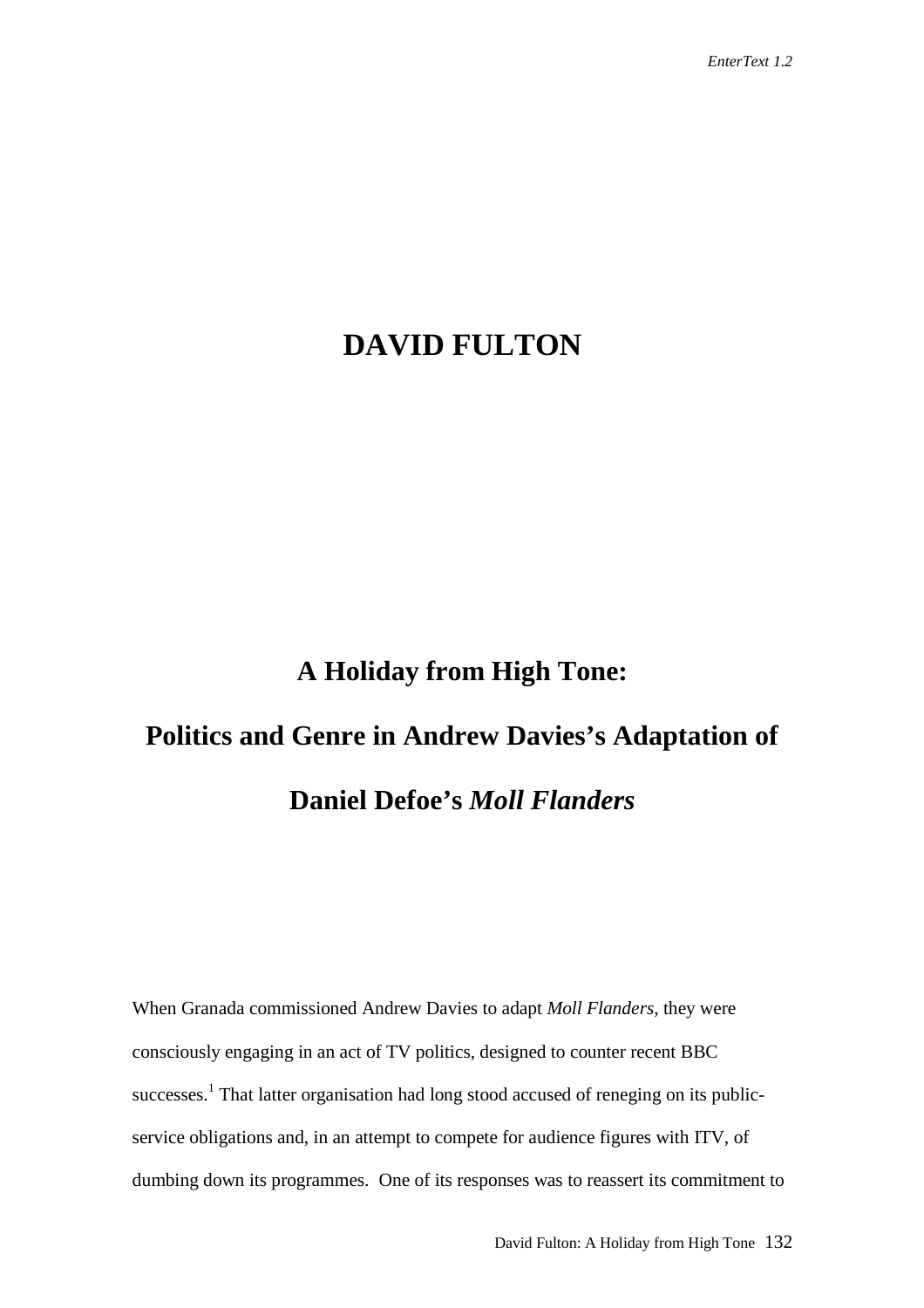literary culture and it did this primarily by revamping a genre that had served it well in the 1960s: the classic serial. Black-and-white was to be replaced by colour, unconvincing studio sets by outside locations, shot according to the big-budget production values of cinema, and self-financed serials by ones co-funded by foreign usually American—TV companies. The first of the new brand of adaptations to catch the popular imagination was Dennis Potter's version of Thomas Hardy's *Mayor of Casterbridge* (1978), filmed on location in Corfe Castle for the then-massive TV budget of over half a million pounds and starring Alan Bates as the Lear-like protagonist.<sup>2</sup> However, this popular success was itself eclipsed by two BBC adaptations of the mid-1990s—of George Eliot's *Middlemarch* (1994) and, pre-eminently, Jane Austen's *Pride and Prejudice* (1995). The romance of Darcy and Elizabeth Bennet gained such currency it found its way into the tabloids, especially after it was rumoured the actors playing the parts, Colin Firth and Jennifer Ehle had themselves begun an affair during the serial's shooting. After the success of *Pride and Prejudice* filmed adaptations of Austen novels became so fashionable that even Hollywood got involved in the financing of *Sense and Sensibility* (1996) and *Emma* (1996).

Granada felt they simply could not ignore the popular impact of *Middlemarch* and *Pride and Prejudice*, which threatened to establish the BBC classic serial as an almost permanent feature of the list of top-ten programmes with the highest viewing figures. According to Gub Neal, the executive producer of *Moll Flanders*, the network "were undoubtedly egged on…by the success…of *Middlemarch* and they felt…it would be a good time to try to hit back with something in a similar vein."<sup>3</sup>

In signing up Andrew Davies, the adaptor of both *Middlemarch* and *Pride and Prejudice*, Granada were signalling a determination to compete with the BBC by inaugurating a prestige project of their own. These two screenplays had established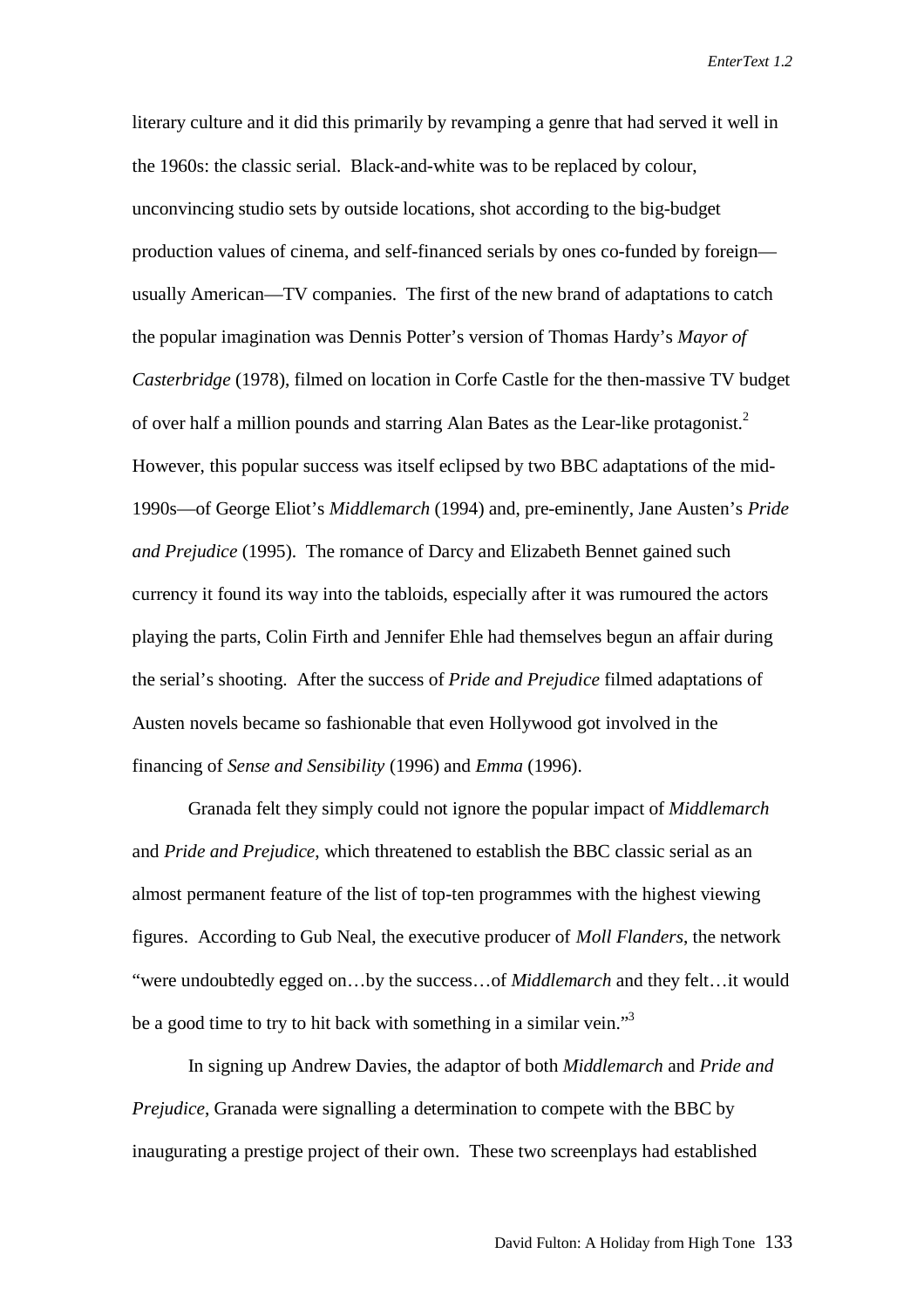Davies as someone who, as an English graduate from Cambridge, was sensitive to the literary qualities of classic texts, yet also excited by television's non-literary possibilities, who was able to create an illusion of faithfulness to source without ever freezing into lifeless reverence. His respectful, yet creative interaction with the Austen novel, in particular, is evident in his comments:

 When I was adapting *Pride and Prejudice*, I had the book open the whole time and I was continually referring back to see if there was any dialogue I could lift, because Jane Austen writes very good dialogue. In fact, Jane Austen's books are like perfect pieces of machinery; there's not a superfluous element in them.<sup>4</sup>

The general acclaim which met the resulting screenplay helped it define the conventions of the new, cinema-style TV adaptions of Austen: beautifully phrased, witty dialogue that has to be delivered in the high style of the comedy of manners; an understated, sophisticated irony both of dialogue and action; characterisation with little depth, the protagonists and antagonists not going much below the emblematic status suggested by the novels' titles (Sense, Sensibility, Pride, Prejudice, and so on); a gentility of manners, policed by a snobbish sense of propriety and caste, whose connotations are both aesthetic (elegant behaviour) and social (the etiquette of the gentry); a gentility of emotions, by which the immediate indulgence of sexual impulses is shown to be inferior to their deferment until the socially acceptable moment or even their repression in the interests of familial duty; by and large traditional gender relations of active men and passive women; the general omission of the aims and aspirations of the working and lower-middle classes, thus giving comfort to viewers who like to see English society as a rigidly stratified one with the middle-middle and upper-middle classes as the fundamental layer; little social mobility beyond what is involved in young women of straitened circumstances marrying wealthier men; and a consistently upheld image of heritage Britain, of one National Trust property seamlessly succeeding another.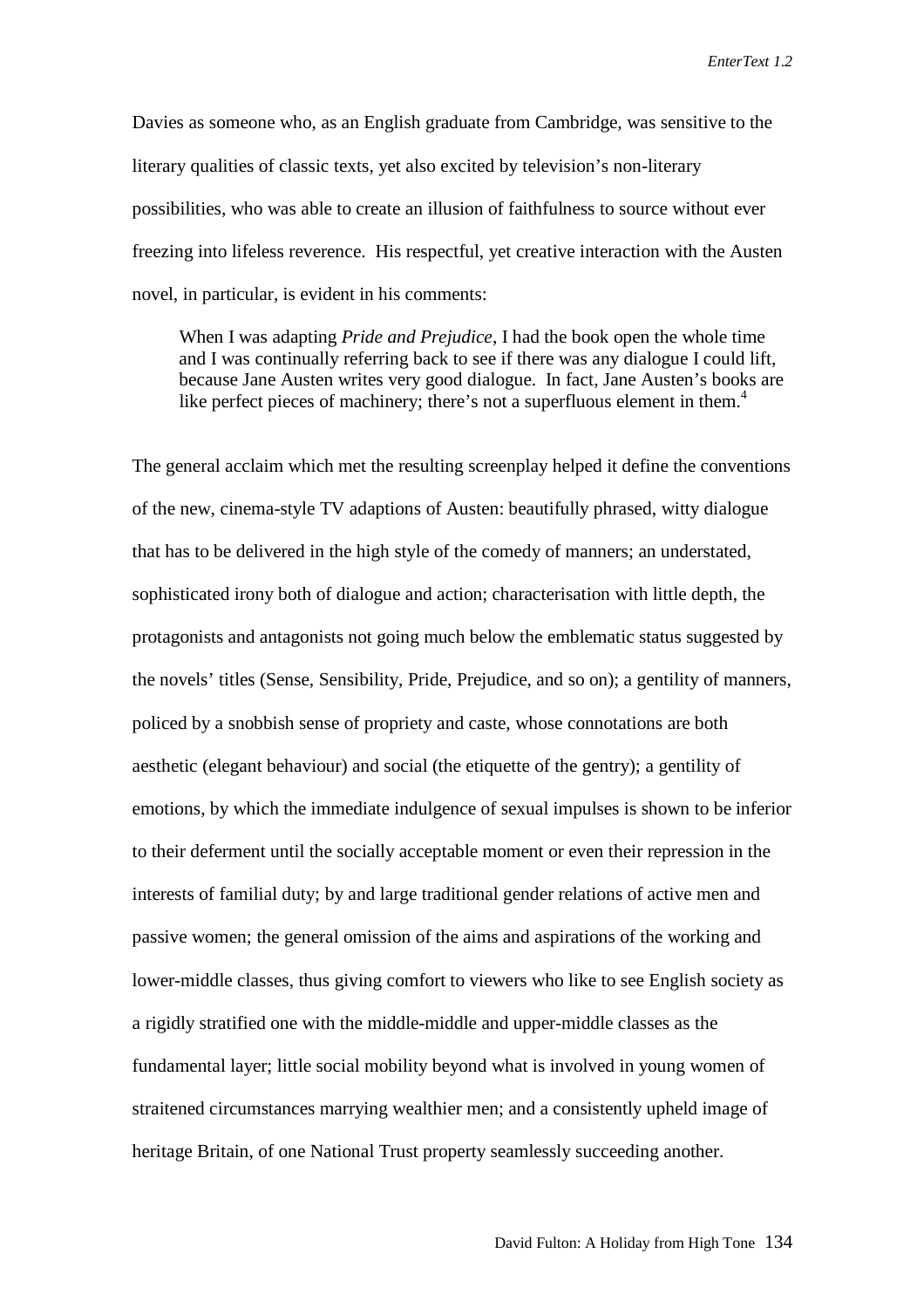Granada's attention was probably drawn to Defoe's novel by Pen Densham's MGM-version of *Moll Flanders* (1995), starring Robin Wright as Moll, Morgan Freeman as Hibble, a slave, and Stockyard Channing as Mrs Allworthy, which was released a year before their own version. The feature film had the double advantage of fixing the novel's heroine in popular consciousness and yet using almost no material from the novel itself. (Indeed the opening scene in which Moll is born in Newgate is the only point at which the two narratives intersect.) By choosing *Moll Flanders* as the text for Davies to convert, Granada were indicating a determination to move away from what they saw as the limiting gentility of the Austen classic serial towards an opposing mode with conventions of even broader appeal: informal dialogue; uncomplicated ironies; heightened realism; informality of manners; the direct, unabashed expression of sexuality; women as active and resourceful as men; social mobility from the lower to middle classes; and an image of England as dirty, corrupt and often squalid, yet instinct with a remarkable vitality.

Indeed the fact that Defoe was not Austen seemed a crucial distinction for the production team. The director, David Attwood, declared: "we've got used to…the kind of nineteenth-century Jane Austen…but this is…a much more rumbustious, rollicking tale" (*MMF*); while David Lascelles, the producer, asserted: "Moll…isn't a demure, wilting Jane Austen type."(*ST*). This juxtaposition was duly taken up by *TV Times* ("there may be corsets, ringlets and men in tight breeches, but genteel Jane Austen this isn't") and *Radio Times* ("say goodbye to the uptight, upright characters of Jane Austen…in *Moll Flanders* we're plunged headlong into the bosom-heaving world of Daniel Defoe.")<sup>5</sup> Reviewers dutifully reiterated the point:

The nation has spent a year now…strolling arm in arm with Jane and her creations in what Charlotte Bronte shudderingly described as a 'carefullyfenced, highly cultivated garden with neat borders and delicate flowers'. Now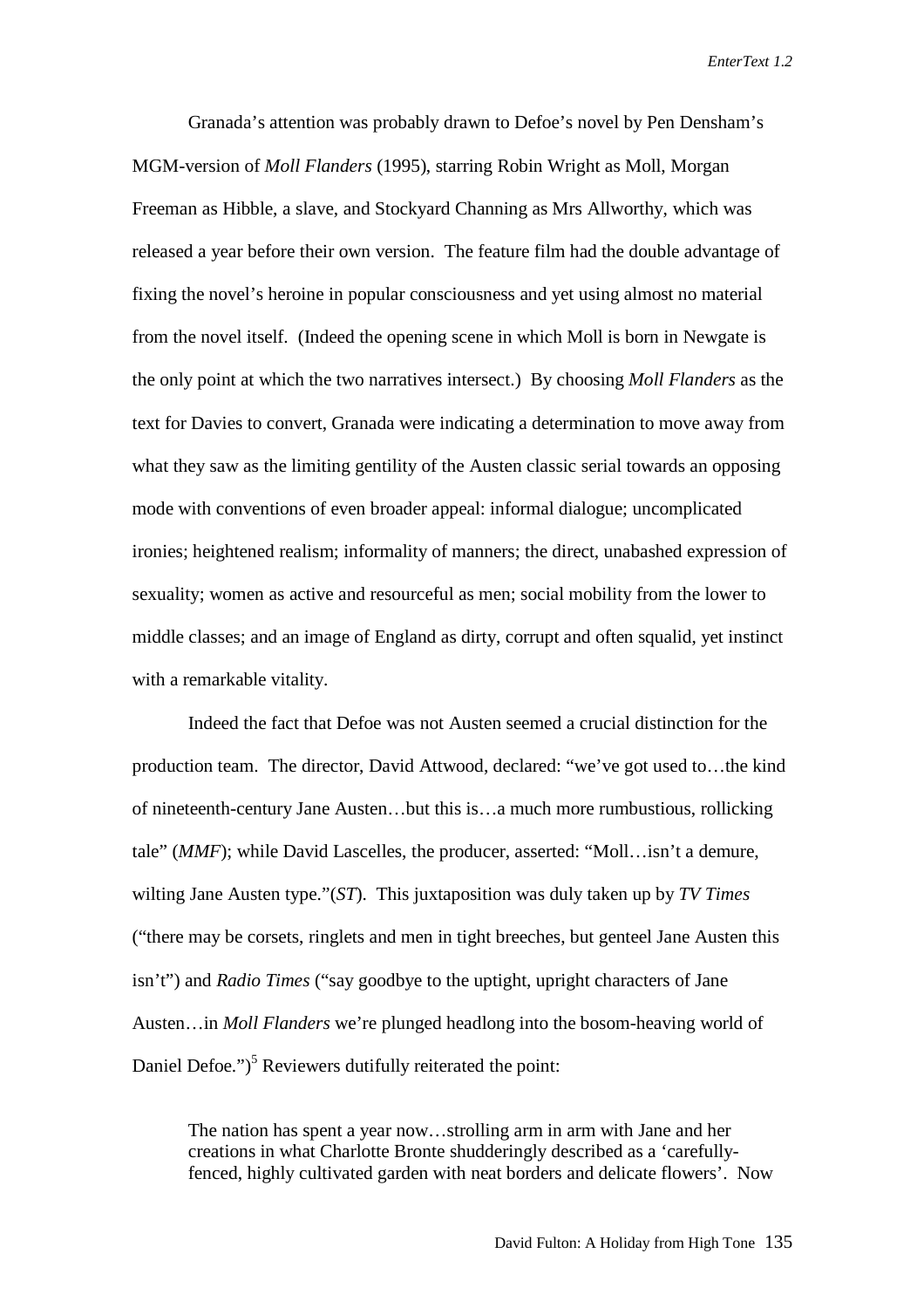it's time to jump the fence and light out for the wild country in the company of Moll Flanders.<sup>6</sup>

Diana Rigg, who played Moll Flanders' mother, argued that the central difference between Austen's novel and Defoe's was a generic one: "*Pride and Prejudice* is …comedy of manners and it's very refined in comparison with…this, which is…very robust."(*MMF*) That robustness appealed to Granada because it was mediated through a rich mix of genres, which would interest their traditional audience, while not necessarily alienating those who tended to watch classic serials. The production team were equally enthusiastic. The novel, as Neal put it, contained "something…for everybody":

It was a love story…a romp…a female *Tom Jones* and it would give the network an opportunity to embrace something which, whilst it was classic, actually encompassed some sort of commercial imperative as well….It was funny…fast-moving…an action-adventure story and so on…. (*MMF*)

*Radio* and *TV Times* and broadsheet newspapers ranged similarly widely in their attempts to categorise the adaptation's generic complexion. It was "a big-budget bodice-ripper", "ITV's raunch-fest",<sup>7</sup> "Defoe's epic tale of sex and scandal"<sup>8</sup> and, less reverently, "*Carry On* up the classics"; it was even an historical soap: "incest, prostitution, bigamy and theft: it sounds like a *Brookside* story line, you might be surprised to learn it all happens in TV's latest period drama."<sup>9</sup> More recently, John Mullan has compared the serial to soft porn: "Davies did a milder version of what *Playboy* would have done with *Moll Flanders*."10

The barely-suppressed hilarity behind many of these generic characterisations is a just response to what is manifestly present in the adaptation. Davies seems to have interpreted his remit as providing him with a holiday from the seriousness of his Eliot and Austen screenplays, a holiday allowing him to make witty, knowing allusions to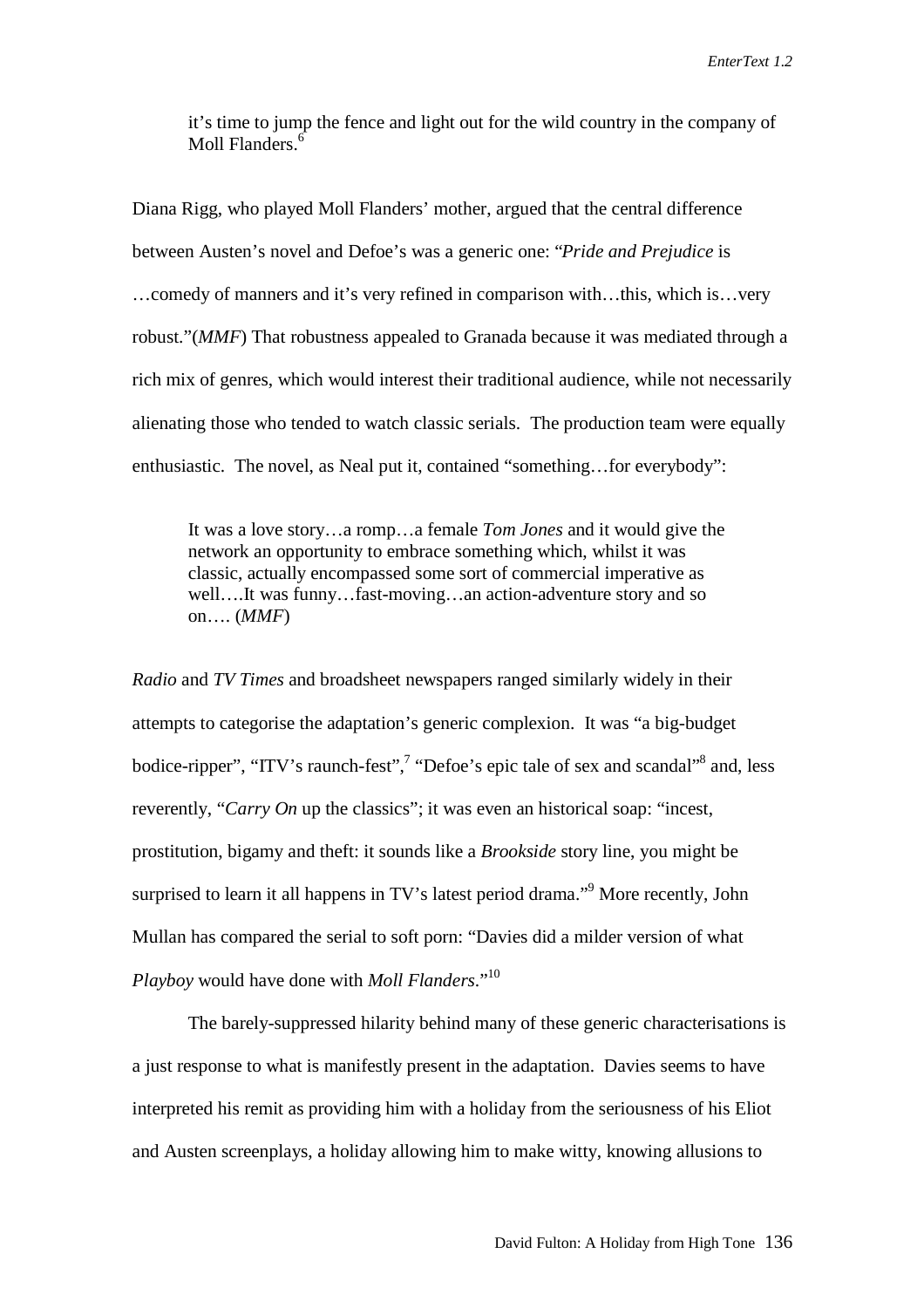such a plethora of popular genres that he would end up with an affectionate, slightly subversive, postmodern parody of the classic serial. He certainly developed a playfully erotic relationship with Moll that would have been wholly inappropriate in his characterisation of Dorothea Brooke: "It wasn't long before I began to be a little in love with her. The young Moll would have made a wonderful girlfriend—sparky, ingenuous, passionate….I imagined her as having a strong face, broad shoulders and a splendid bosom."(*ST*) Davies did not stipulate Moll's sex scenes should be filmed with the soft focus of *Emanuelle*, but he made sure they paid ironic homage to its formula of one coupling every ten minutes or so, a tactic which dismayed Daniel Craig, who played Moll's Lancashire husband: "I kept thinking, 'Not another sex scene!' There's at least four an episode and they're full-on bums-in-the-air, or up-against-the- wall, or oops-Missus-there-go-my-trousers. Obviously they've gone for the sex angle...."<sup>11</sup> Moll is wittily transformed by Davies into something approaching a soft porn heroine, the woman of almost inexhaustible sexual appetite, who will hyperventilate at the slightest hint of dalliance. "She does, I am bound to say," remarks Hilary Mantel somewhat dryly, "seem a little easily roused".<sup>12</sup> Indeed so all-constraining is the sexual imperative in Moll that she is unable to reconcile herself to any prolonged period of abstinence. The novel has her and the gentleman of Bath agree to stay together and share each other's beds without making love. This arrangement lasts for "near two Year" in Defoe;<sup>13</sup> in Davies's script it does not survive a single night. Faced with the potentially repetitious nature of Moll's heterosexual encounters, Davies makes an ironic reference to another soft porn convention of the all-women variation by "invent[ing] a character" merely so that Moll can indulge with her in what he describes as "a little bit of tastefully filmed lesbian action."(*ST)*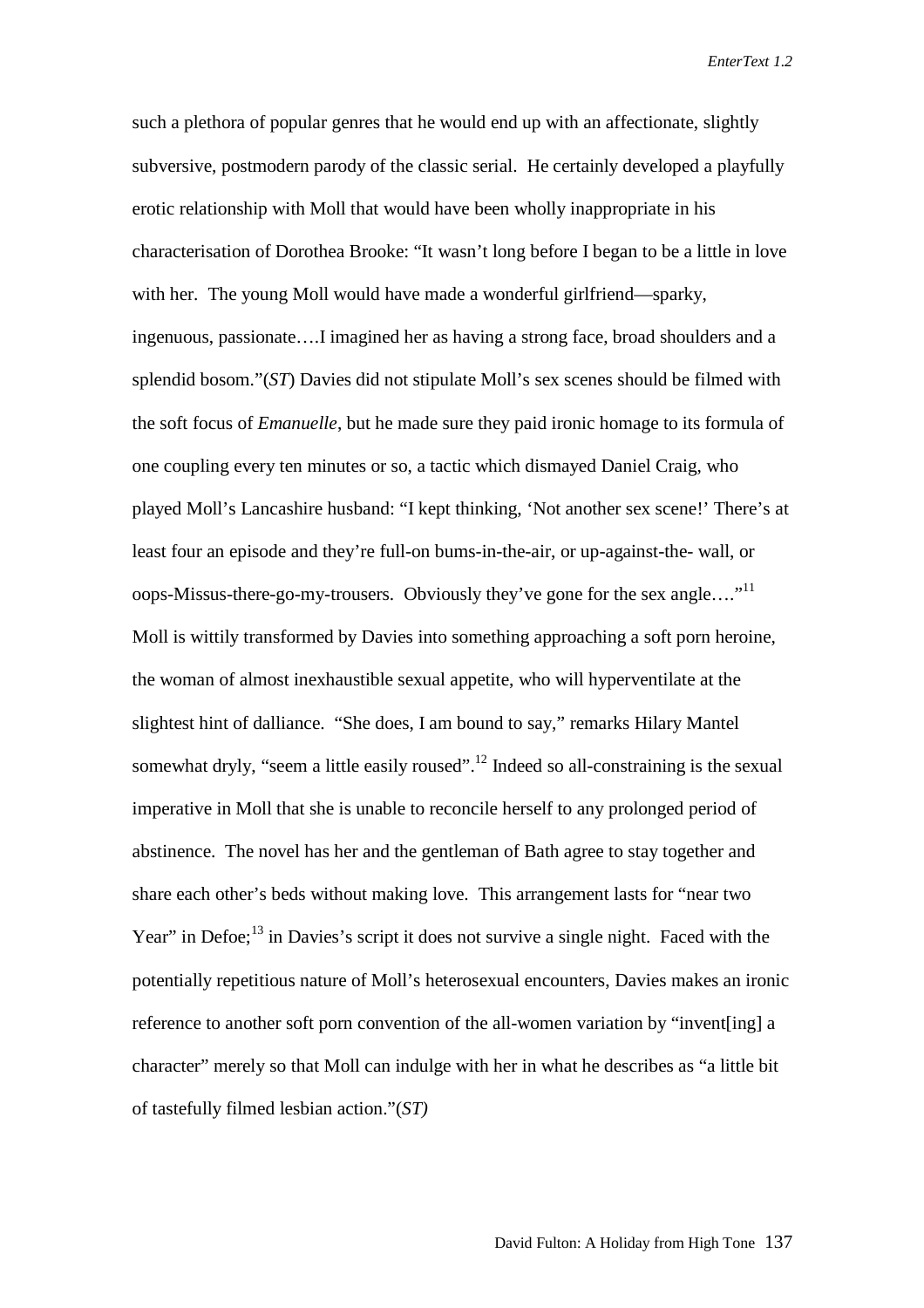Both production crew and Granada were decidedly less playful when they picked up on this sexual element in their publicity. Lascelles 'promise[d] "a lot of sex and nudity"' in *Radio Times*, 14 while *TV Times* concentrated in its preview article on Kingston's unconcern about stripping so often because she had done nude modelling as a teenager. This titillating note was sustained in the broadcast's final credits when an announcer informed viewers "a video… including previously unseen sequences" would be "available tomorrow at all good retailers", which was a lightly coded reference to the presence of censored scenes that were considered too explicit to go out before the 10 o'clock watershed. Granada also made much of the fact that serial's British transmission contained more sex than the even-more heavily-censored American one, which had predated it. One reviewer, David Aaronovitch, refused to take this sexual emphasis any more seriously than Davies had done, awarding the serial the alternative title of '*House of Bosoms'* and claiming the 'uncovering' of Moll's breasts becomes "a metaphor for the important conjunctural movement between mid-century Puritanism (no breasts) and late Restoration society (nothing but)."15 Clearly, Davies had most fun engineering allusions to the *Carry On* films through his use of deliberately heavyhanded double entendre. So absolute was Defoe's concentration on Moll that—with the exception of Robin and Jemy, her first and fourth husbands, and Humphry, the surviving son of her incestuous marriage—he did not bother to give other characters personal names, referring to them instead by generic titles like the Gentleman Draper or the Governess. Davies, on the other hand, awards them names in the spirit of the *Carry On* tradition: the Elder Brother is given the pseudonym Mr Garlic for one of his secret assignations with Moll, the Gentleman from Bath with his lack of sexual prowess becomes Mr Bland, the lesbian pickpocket is named Lucy Diver and Moll's mother, the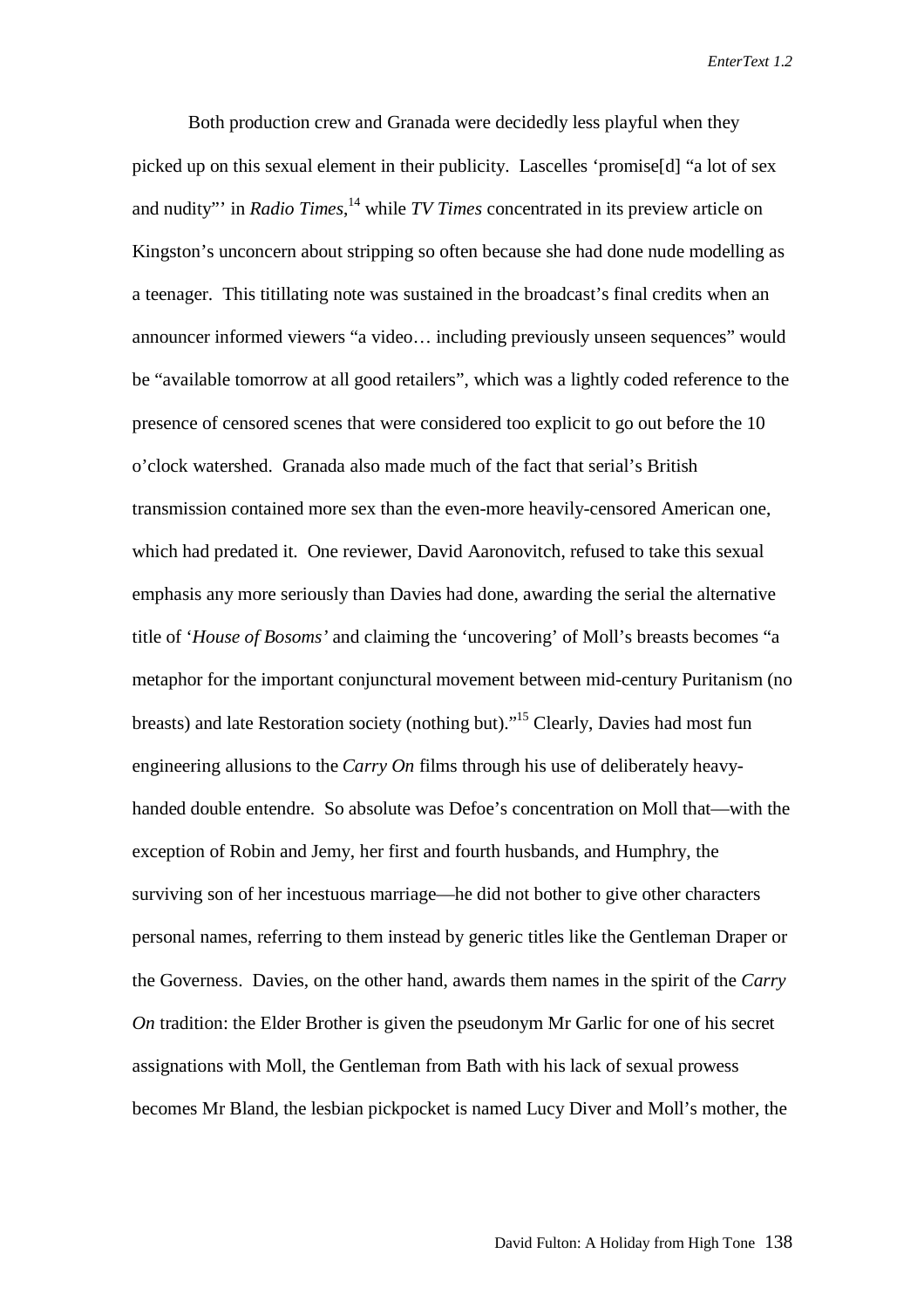former prostitute, appears as Mrs Golightly, an appellation which severely undermines her new-found non-conformist zeal.

Davies also entertains himself by adopting the *Carry On* convention of seeking sexual innuendo in all manner of word and deed. The eating of oysters by the young Moll becomes an initiatory rite into womanhood rather in the style of Anne Sexton's 'The Death of the Fathers' and her later spilling of an oyster tray connotes a crisis in her first affair with the Elder Brother. When she loses her virginity to him in a hired room, the camera pans from the Brother's bouncing buttocks to the inn sign just outside the window, on which is inscribed the Golden Cock! She takes off her jewellery at gunpoint for her highwayman husband in the provocative manner of a striptease artist and, while getting friendly with Bland at the dinner table, sucks and licks a roll in a way clearly intended to suggest fellatio.

This playful absence of subtlety in the symbolism is balanced by a similar absence in the dialogue. Thus when Bland guards Moll from molestation in a rough inn by sitting through the night with his back to her bed, a brace of pistols resting in his lap, she wonders whether both barrels are 'cocked', then suggests he lie down beside her with the guns between them ("there's no chance they'll charge spontaneously, is there?" she asks innocently). After he climbs in and she quenches the light, Moll touches his private parts quite by mistake, exclaiming: "Oh, there you are. Mind the pistol!" (III ii) Later in London, she informs the viewer, "I enjoyed many a game of Mind the Pistol with him" and, just in case the allusion was missed, we are then shown Bland making love to Moll: "Shall I pull the trigger?" he cries; "Fire away, my dear" is her reply.(III iii) This is the kind of dialogue we would expect in a *Carry On* film and indeed Craig was right to wonder whether the production might "turn out as *Carry On Moll Flanders*."<sup>16</sup>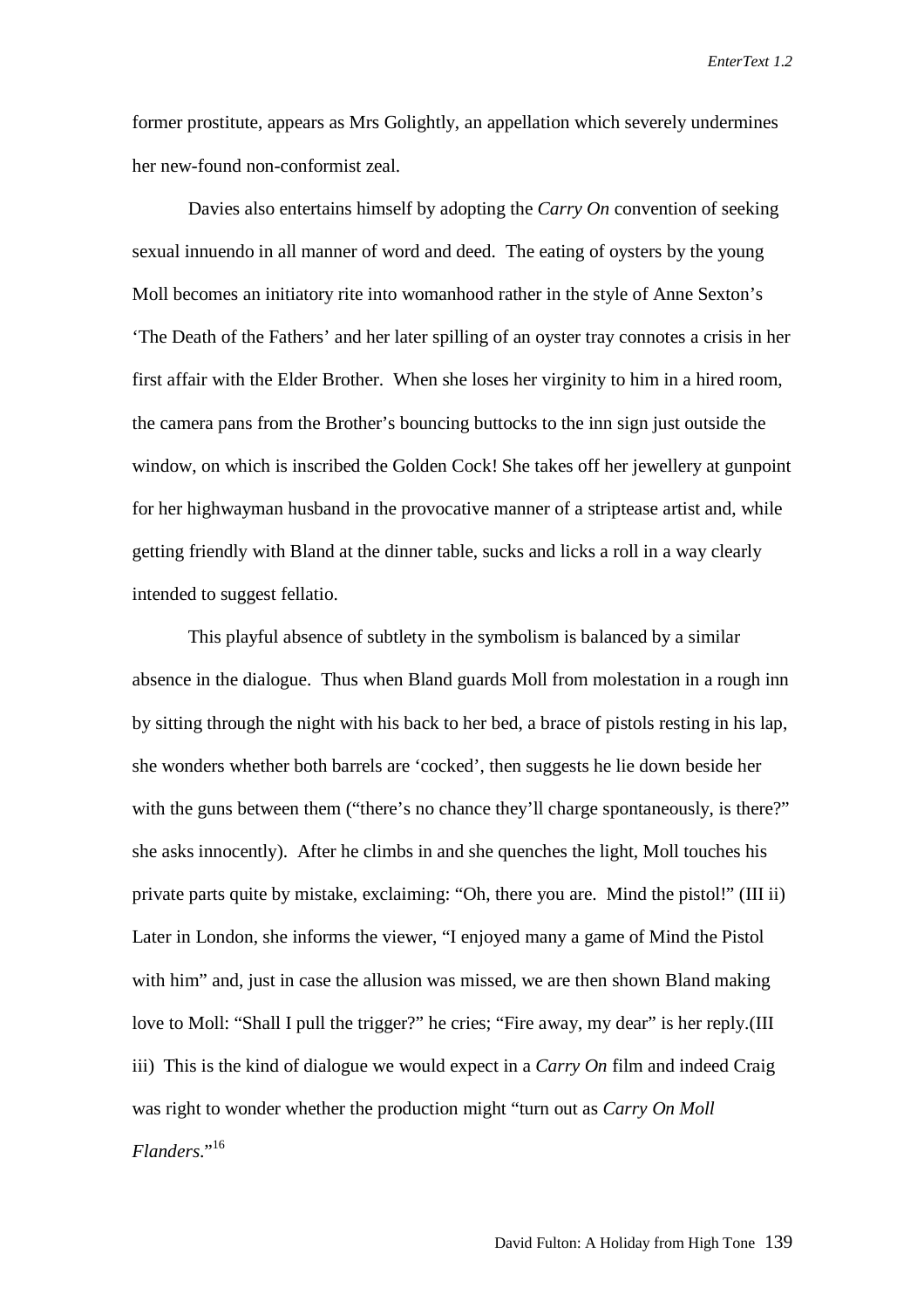Davies sets up a playful discord with this self-consciously emphatic jesting about private parts and bodily functions by inserting a series of allusions to some of England's finest canonic literature, most of which predate Defoe's novel (1722), but one of which wittily comes after it. Thus we encounter the "brave new world" from *The Tempest*, "come full circle" from *King Lear*, "a braver thing" from Donne's 'The Undertaking' and "world enough and time" from Marvell's 'To his Coy Mistress', but also "burning bright" from Blake's 'Tyger' of 1794. However, these memorable phrases are themselves allowed to jostle ironically with a series of hackneyed modern locutions—"he could have had me on any terms he wished"(II iii), "I couldn't get enough of him", "it's a real pleasure to get [these sins] off my chest" (III i) and so on – so as to produce a verbal texture deliberately lacking homogeneity.

Davies's amused allusions to soap operas come out not only in his condensed treatment of the sensational themes of bigamy, incest, prostitution, theft and imprisonment, but also his structuring of the action. Unlike *Pride and Prejudice*, *Moll Flanders* is, according to Davies, "very rough and ready, full of repetitions and inconsistencies….I've tried to shape the narrative a little more than in the book."(*ST*) Much of this shaping was done in response to the format of ITV serials, which allotted him in this case four hour-long episodes, subdivided into three parts by advertisement breaks. This concatenated structure, which contrasts starkly with Defoe's unbroken narrative, encouraged Davies to pay homage to the soaps by steering each part towards some kind of cliffhanger, but to do so in a faintly hyperbolic manner that ironised the whole strategy by reducing it to Sontagian camp. Thus the slightly overacted way in which the Virginia husband affects a rapid transition from trying to shoot his uncooperative wife to collapsing on the floor in a mentally-challenged heap when he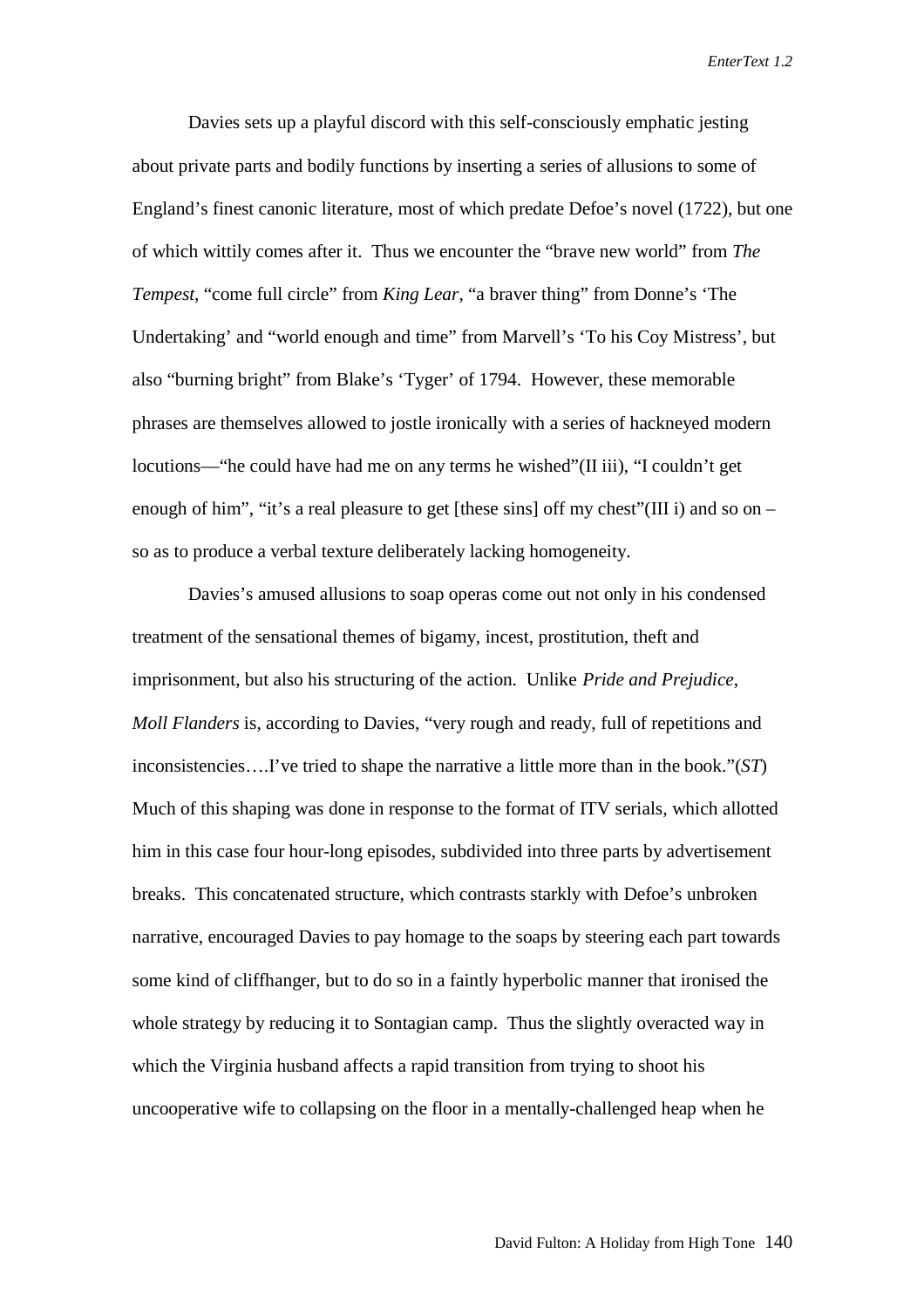learns that Moll is his half-sister forces the reader to ponder the seriousness of the whole scene  $(II ii)$ .

Finally, Davies plays wittily throughout the serial with our clichéd notions of late seventeenth, early eighteenth century England—the Restoration as a lusty time of rakes and fops, willing town wives and country wenches, and Augustan London as a place of visceral, yet vigorous, corrupt, yet comradely life—making us realise how much our conceptions are based on a cursory acquaintance with a limited number of artefacts (Restoration comedy, libertine poets like Rochester, 'The Beggars' Opera', the satirical prints of Hogarth and so on). He gives viewers exactly the kind of narrative such a partial view of the period would expect: a romp, combining dramatic action with spirited love scenes—in other words, as Neal remarked, "a female *Tom Jones.*"(*MMF*) Indeed Davies deliberately makes Moll's sexually suggestive eating habits when feasting with Bland into a female variation on a similar sequence in Tony Richardson's New Wave rendering of *Tom Jones*, thus linking his adaptation with John Osborne's equally ironic version. Davies no doubt appreciated the neat circularity, whereby the BBC's response to the success of his *Moll Flanders* was to commission their own romping version of *Tom Jones* (1997), which they promoted in precisely similar terms: "lock up your daughters! Here comes Tom Jones"; "follow an eighteenth-century rake's progress from high society to low life"; Fielding's novel appeared "about fifty years before Jane Austen ushered in an era of uptight, upright fiction."<sup>17</sup>

Granada chose *Moll Flanders* for their classic serial not simply because of its diverse mixture of popular genres, but also because they sensed a contemporary relevance in the novel's heroine and it was indeed on Moll's modernity their production team concentrated its promotional effort. She is, Attwood insisted, "a very modern woman… a real…woman for our times"(*MMF*); Alex Kingston, who played Moll,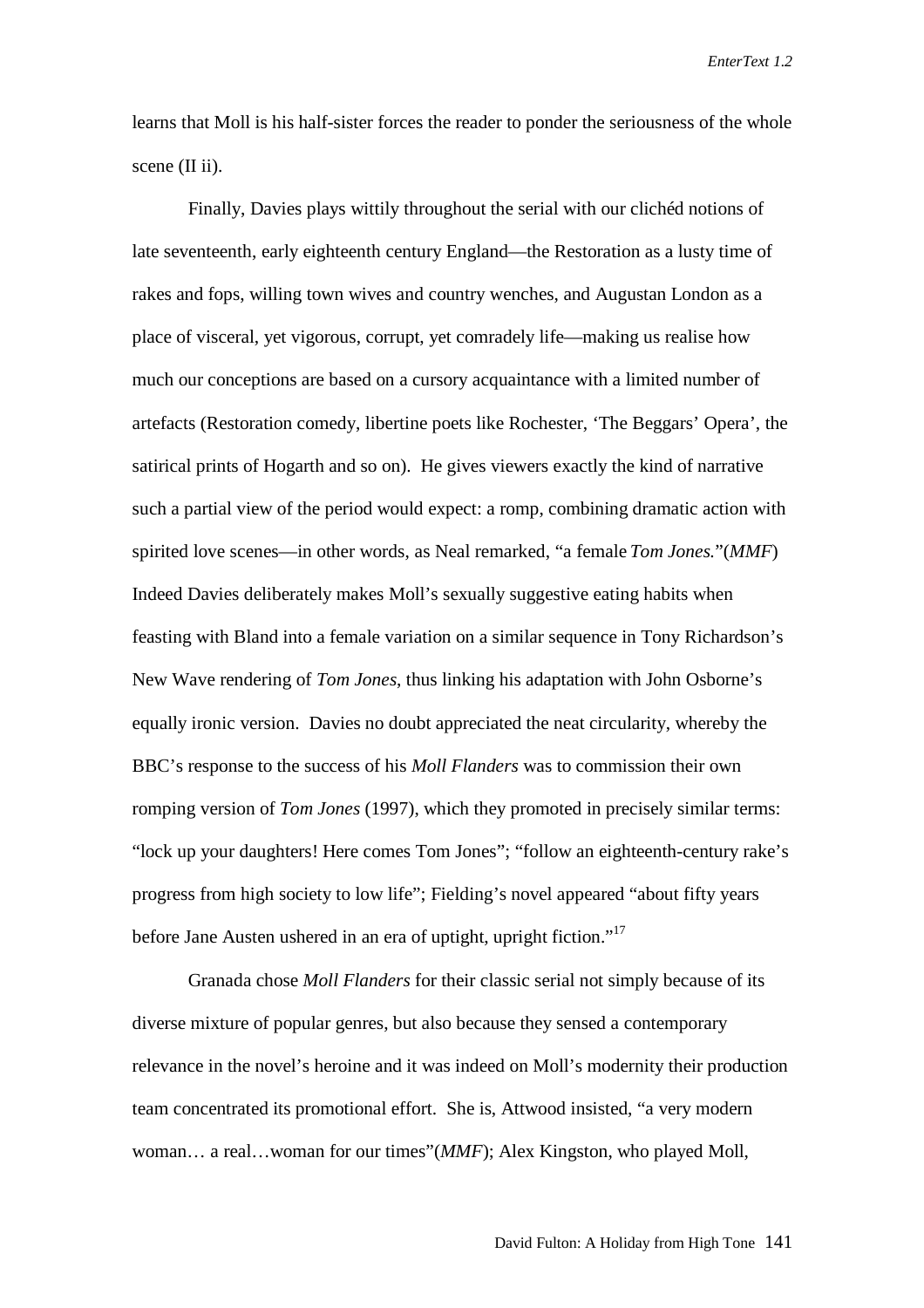concurred: "she is a modern woman …not something …preserved in the seventeenth century."(*MMF*) But in what sense is she modern? Moll is "an incredibly independent spirit" (Kingston), "a strong woman" (Lascelles), "a survivor" (Attwood)(*MMF*); "resilience and sensuality are Moll's trademarks".<sup>18</sup> In other words, she is one of a long list of powerful, resourceful women who starred in '90s television serials and feature films: Jane Tenison, showing in *Prime Suspect* how effectively a woman can operate in the tough, almost exclusively male world of police detection; 'Jeanette Winterson' in *Oranges Are Not the Only Fruit* overcoming the problems of adoption, a mad Pentecostal foster-mother, a persecuting church, intimations of lesbianism and expulsion from the family home before single-handedly winning a scholarship to Cambridge; the powerfully devious Becky Sharp in Davies's own version of *Vanity Fair* (1998); and Moll Flanders in the 1995 feature film.

Densham's Moll forms an instructive contrast with Davies's in that for all her strength she is ultimately overcome by social process; the film illustrates the inability of women and Afro-Americans in the symbolic roles of servant and slave to determine their own destinies, despite all their resourcefulness, yet manages to conclude on an optimistic note: "All men and women are created equal. We are one being, humankind". This upbeat ending is in line with the film's general tenor for while it is true Moll is forced to accompany her mistress to America and thereby become separated from her only child, Flora (Aisla Corcoran), during her formative years, the link between them is preserved through her autobiographical memoir which Hibble reads to her daughter while bringing her back from England to a reunion with her mother in America. Indeed the narrative's keynote is not Moll's powerlessness, but her vigorous defence of her rights and interests: when, as a teenage foundling in a nunnery, she is sexually abused by a priest in the confessional, she stabs his hand with a needle, then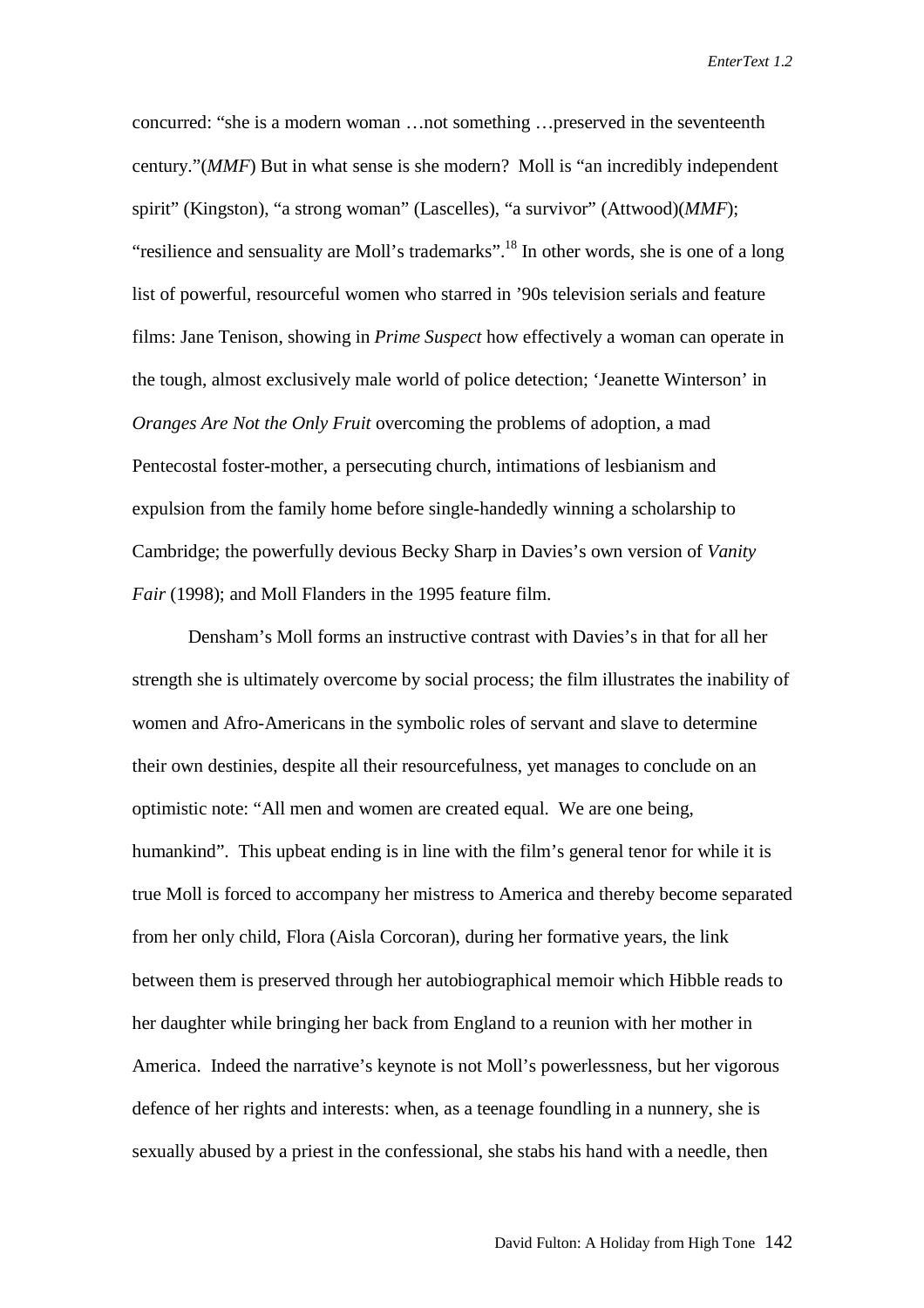runs away; soon after ending up as a servant in Mrs Allworthy's House for Young Ladies or high-class brothel, she is about to be thrown out for lack of accomplishment, when she suddenly asserts herself: "I don't need to be told twice; if I do, get rid of me!" She strongly resists all forms of repression: despite the nuns' sadistic beatings she refuses to confess the sinfulness of attacking the priest; although beaten on the orders of Mrs Allworthy, she keeps silent rather than get Hibble into serious trouble by revealing that she saw him making love to one of the brothel's most prized prostitutes. The film's central relationship, which occurs when she falls in love with and eventually marries a poor artist (John Lynch) for whom she poses, seems engineered to illustrate her doughty qualities: early in the affair, she threatens to leave the artist's lodgings on the grounds that he ordered her to stay and she will "not be told what to do by any man"; when the artist returns after she has spent the day tidying his chaotic studio and coolly announces he prefers chaos, she dramatically tips all the shelves upside-down onto the floor; after he starts to weaken with consumption, she reverses roles and begins to draw him; though heavily pregnant herself, she finds the strength to nurse him through his final days, dismiss a doctor who claims five pounds for non-existent services and then give birth to Flora totally unaided.Behind these strong 90s women one sometimes senses the presence of Thatcher, 'the iron lady', who rose from Grantham grocer's shop, via Oxbridge and marriage to a millionaire, to the Prime Ministership and who was prepared to pursue a risky, jingoistic foreign war merely to deflect attention from failings at home and to convert England into a police state in order to defeat the miners.

Thatcher's upward social mobility is mirrored by Davies's Moll. "Born in Newgate Prison…she had a very bad start," according to Kingston, "but…she doesn't see…the fact that she wasn't born with privileges will hinder her from being taken as a gentlewoman."(*MMF*) She overcomes numerous setbacks to win through to wealth and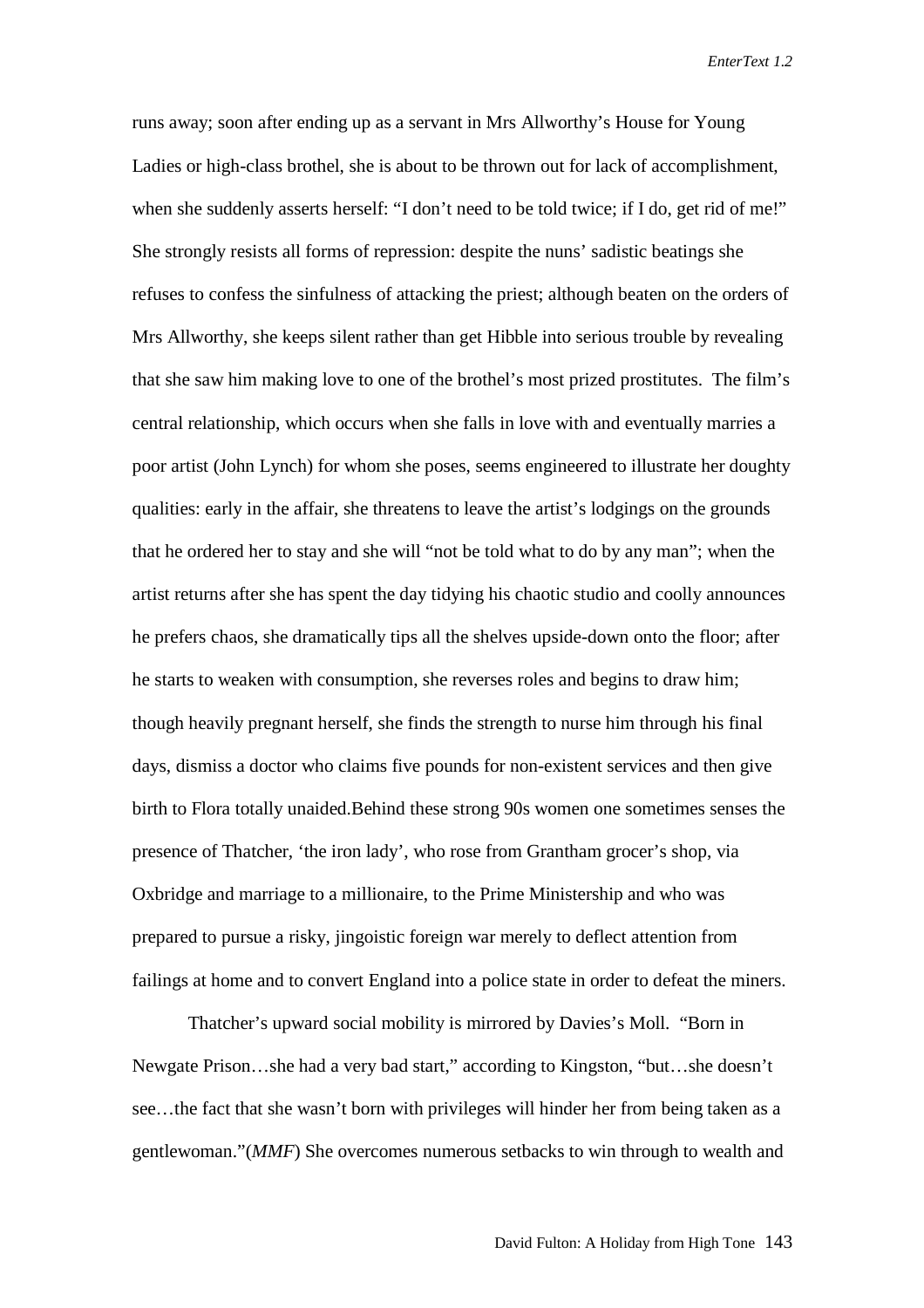status not by collective action with others similarly disadvantaged, but by individual enterprise, by ruthlessly applying entrepreneurial skills to every aspect of her life (marriage, child-rearing, prostitution, theft, prison, transportation). She says and does many things traditional morality would condemn, yet remains unrepentant. In other words, viewers are encouraged to see in her an early prefiguration of the Thatcherite woman. When, in a strange confusion of art and life, Davies speculates "on what Moll would be doing if she existed now," he decides she would be "an entrepreneur, or running a big organisation."(*ST*) Such is her business verve and post-feminist confidence in facing almost every reverse that Kingston is reminded of the "life force."(*MMF*)

Davies admiringly displays the enterprise with which Moll cashes in on every asset in a way Densham does not.<sup>19</sup> Economic self-interest rarely determines the actions of Densham's Moll, who, more typically, leaves the kindly Mrs Mazzawatti's household to assuage feelings of guilt after the mistress's daughters are raped while following her advice of giving to the poor and who refuses to be bought off by the parents when it transpires her artist lover is the rebellious heir of an Irish landed family, although she knows marriage will result in his disinheritance. Davies, on the other hand, celebrates the all-pervasiveness of his Moll's money consciousness with a supportive chain of capitalist imagery. Moll justifies her fortune hunting thus: "ours is an age of trade and enterprise. I was a going concern, my face and body my prime assets and a bold investment policy was recommended."(II iii) Sleeping with a prospective husband to win him is part of a "business venture,"(II i) as Bland soon learns: "you have tried the goods. Are you willing to make an offer for them?"(III iii) Her relationship with the Lancashire husband problematically discards the profit motif: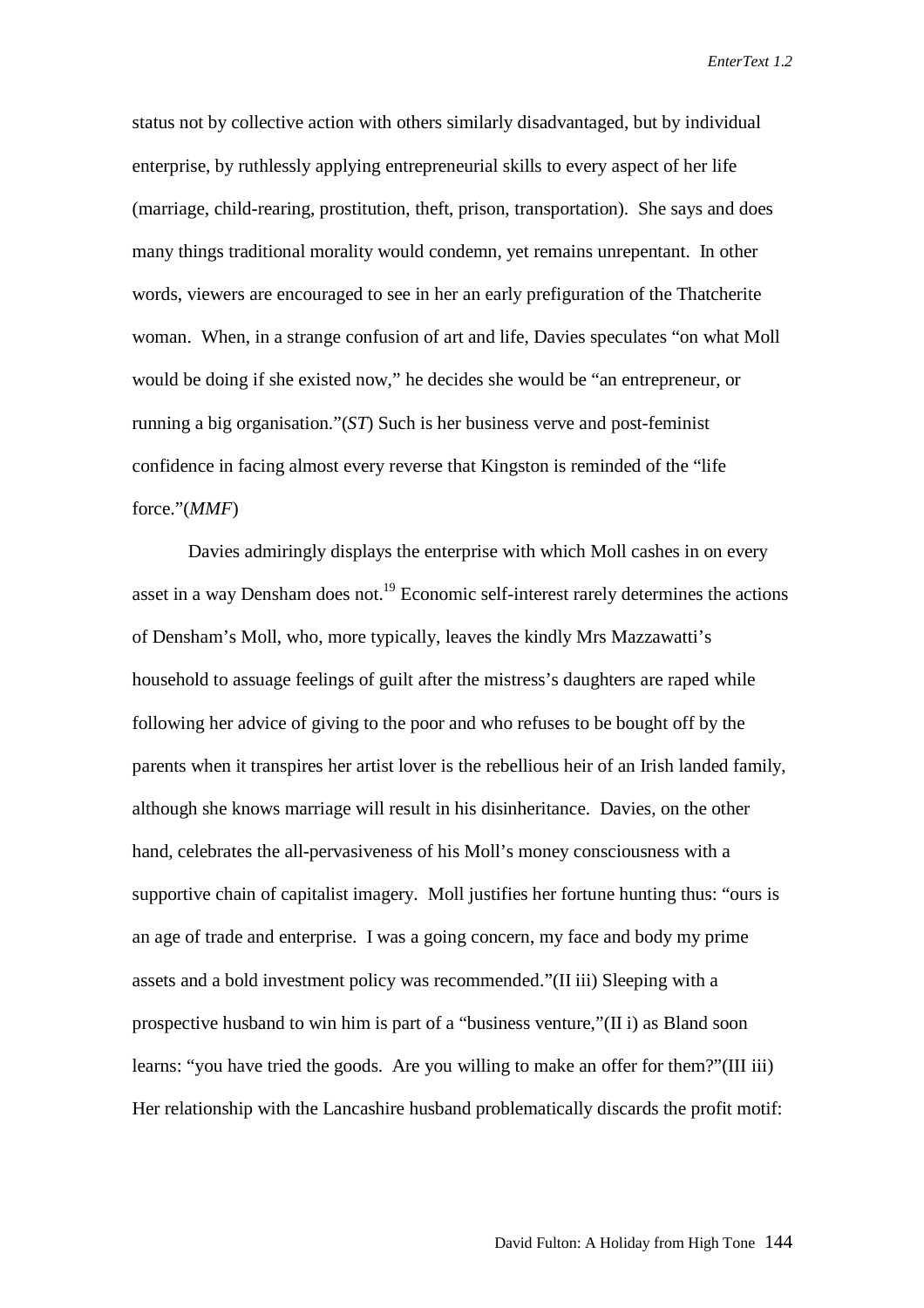"it was supposed to be a business enterprise, but Mr James Seagrave spoke to my heart and other parts too."(II iii)

Moll likes to regard herself as the acceptable, romantic face of capitalism: she is "a merchant venturer in a small way"(III iii) rather than an investor who "live[s] on [merchant venturers'] backs like a louse on a sheep". Bland is placed as a lesser figure because though he responds to trade's romance—"England is a nation of merchant adventurers; our brave ships circumnavigate the globe and come home laden with the spoils of enterprise"—he still maintains that "the wisest man is he who sits at home and draws upon the interest in his investment…they venture their lives, we venture our capital". When Moll characterises her Lancashire husband's newfound trade of highway robbery as a kind of merchant venture, he dismisses it as "a high-risk enterprise", which forces her to contemplate a capitalism without romance: "and what was I? Another desperate merchant adventurer with nothing to trade but my beauty and…wit, adrift on the ocean of poverty, greed and lust with no safe haven in view (III ii).

Moll continues to find the business ethic alluring even after she has been reduced to theft: "I… saw myself as a true merchant venturer. As our brave captains scoured the seas and brought home their prizes, so I scoured the streets and alleys…."(IV i) It is small wonder her partnership with Diver, "the best dip in England", is celebrated with a toast to "free enterprise" ( IV i). Prostitution after theft is merely another entrepreneurial opportunity: "This was a business I had never tried before, but now I thought, Why not?"(IV ii)

Davies has clearly read Ian Watt's neo-Marxist view of Moll as a female embodiment of Adam Smith's *homo economicus* and thus one might think his script would stand in relation to Defoe's novel in the same way Brecht's *Mother Courage and*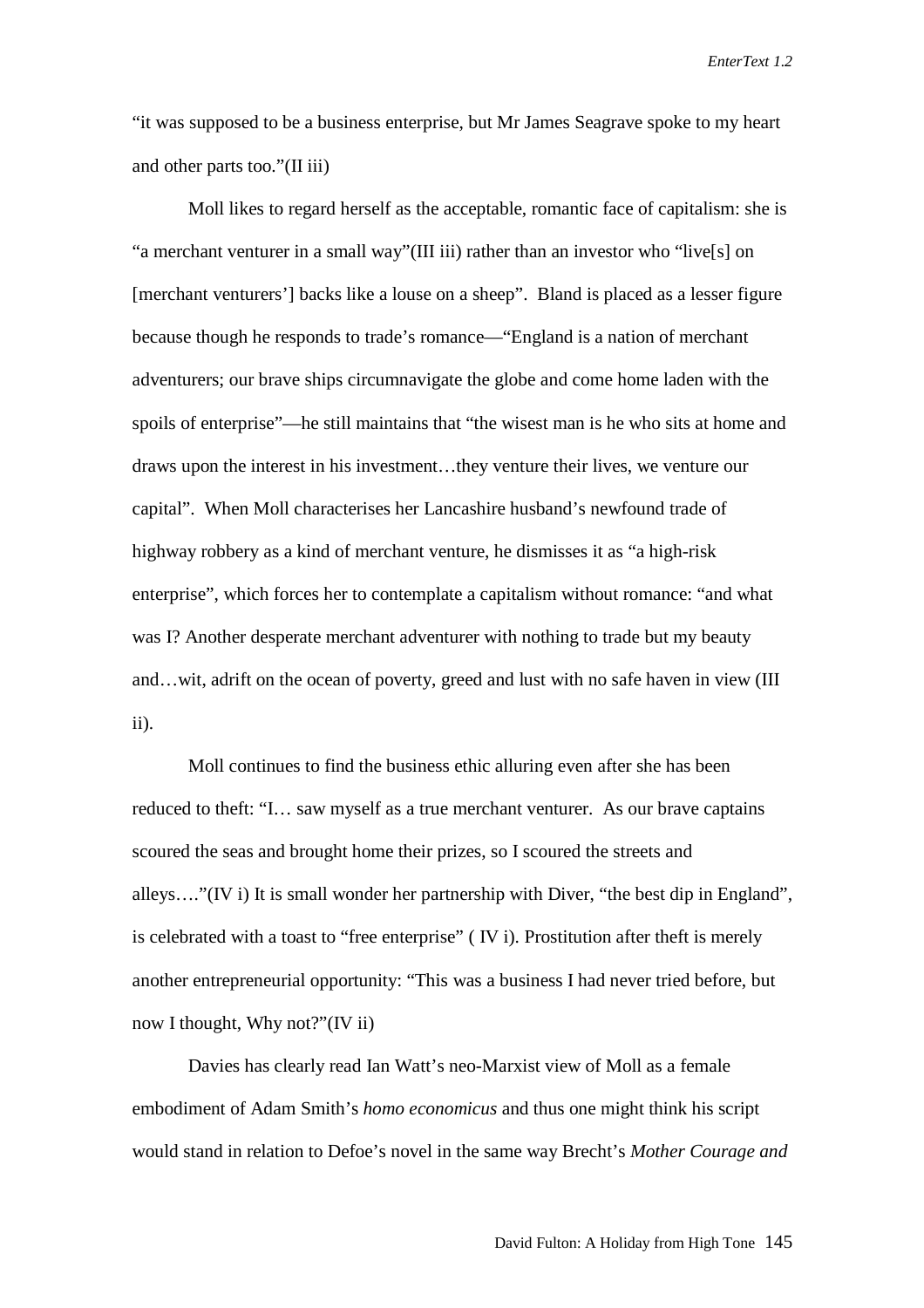*Her Children* (1941) does to Grimmelshausen's *Simplicissimus* (1669) and *Trutz Simplex* (1670); but whereas Brecht condemns war as "a continuation of business by other means", Davies has a more benign view of capitalism's operations, a view more in line with Thatcherite revisionism.<sup>20</sup> Though set in motion by Fortune's Wheel, it is not a wholly contingent system for it is determined more by the aggregation of self-interest, the mass making of one's own luck through individual enterprise. Even as a child Moll has her philosophy in place: "I knew that luck rules the world...the turning Wheel of Fortune, and that those of us that make their own luck in this world do best of all," (I i) and it is this philosophy that helps her counter despair during her life's low points, as, for instance, when the Lancashire husband leaves her: "My heart was broken. I'd lost the love of my life, but the world goes on, the Wheel turns. I had my way to make and I knew how to do it." (III ii)

Such improvisatory enterprise is almost applauded for suppressing every moral scruple; Moll remains throughout her life a largely unrepentant figure. Her confession before her Lancashire marriage is treated as *Carry On* comedy, by which her joyful recitation of a catalogue of sexual misadventures utterly confounds the Catholic priest. When turning to theft, she does at first pray God for forgiveness, but the prayers soon degenerate into bluster: "And deliver me from all evil, I beg you, because if you don't, on your head be it; so there!"(IV i) In Newgate under sentence of death she seems about to confess only to turn to the camera with the ironic aside: "You see I'm rehearsing my repentance!" On being summoned to execution, she is asked whether she wants a priest for the last rites: "He can keep his scurvy face well clear!"(IV iii) is all she replies.

 Davies's Moll is the foundling who succeeds not by struggling to reverse the inequalities of English society, but by forcing her way into the ranks of the privileged. As an orphan in Colchester she boldly declares her intention of becoming a gentle-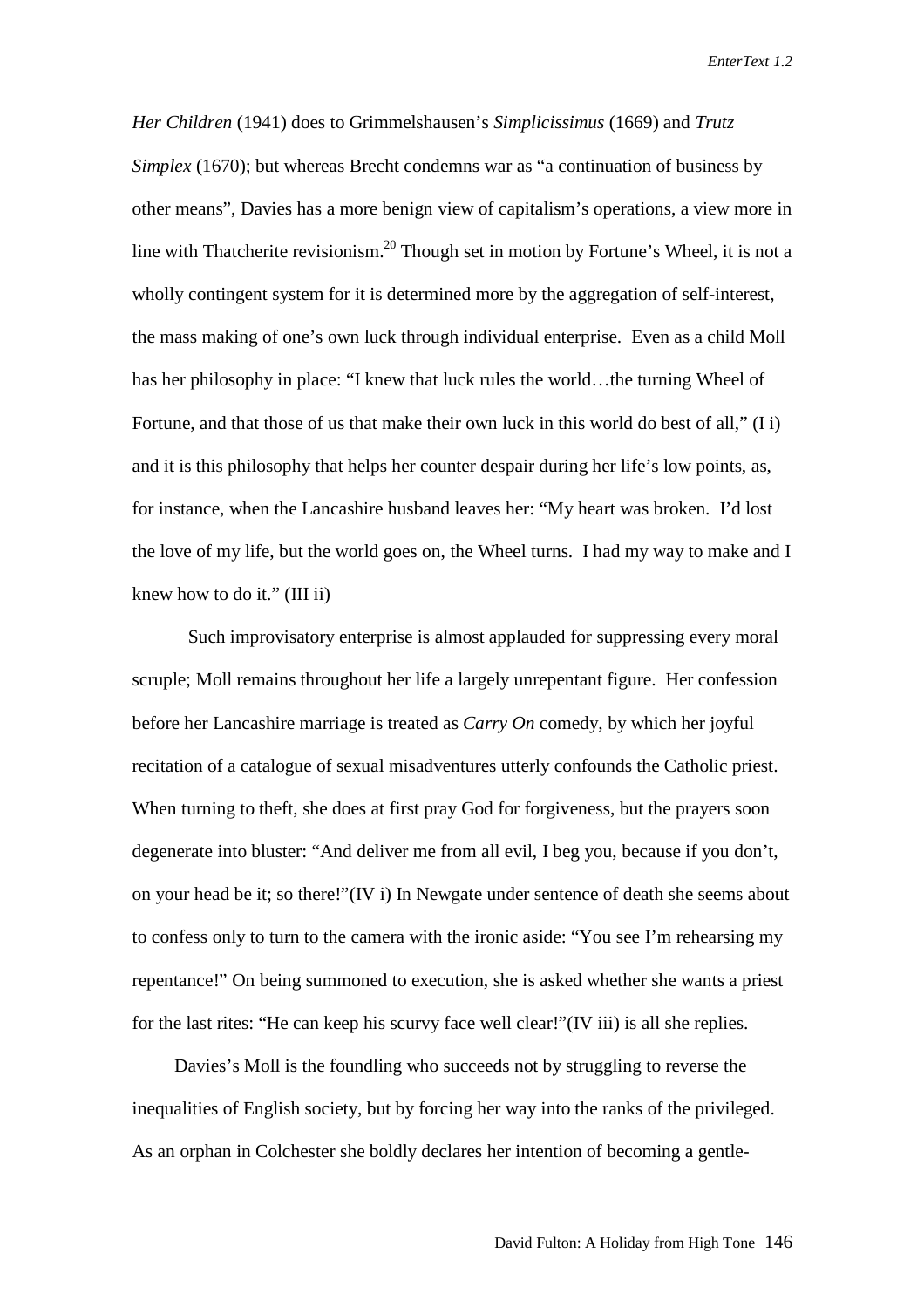woman, by which she means a woman who can support herself without having to go into service, but with comic prescience she singles out the town prostitute as her exemplum. Her bafflement after she ends up as a quasi-servant, quasi-companion to the Mayor's daughters is presented in Thatcherite terms: "I never knew quite what I was in that house: one of them or a servant." (I i) She later sleeps with the family's Elder Brother in the hope of becoming 'one of them' through marriage, and although he finally rejects her, she does secure her objective by wedding his younger brother. On his death, she singles out as her next spouse a London tradesman with social ambitions, who invites her to play the role of gentlewoman to his 'gentleman draper'. After he flees to France as a bankrupt, Moll does temporarily sustain the role as the Virginia seacaptain's wife—"I am a gentlewoman again" (II ii)—but poverty on her return to England prevents her from making the part convincing: she rejects lodgings with other debtors in the Mint on the grounds she is "a gentlewoman and shall continue so" (I iii), while a later assertion that she is "a gentlewoman" is met by a landlady's tart retort: "A gentlewoman to me is one who pays a fortnight in advance." (III iii) However, the descent into poverty and crime proves only a temporary step down the social ladder because by the final episode she is back in America as a 'rich' and 'famous' lady (IV iii).

Moll's determined pursuit of class mobility is made particularly modern by an interesting choice of narrative mode. Davies had to decide whether to retain Moll as the text's character narrator, aware, as he was, of the cinematic prejudice against voiceovers for their archaic, 'literary' associations or whether to change to a more objective style. In opting to follow Defoe, he may have been influenced by youthful memories of the Nouvelle Vague for his script exploits not only voiceover, but a witty metafilmic layer. Moll is at all times aware not simply of herself and the ironies she is uncovering, but the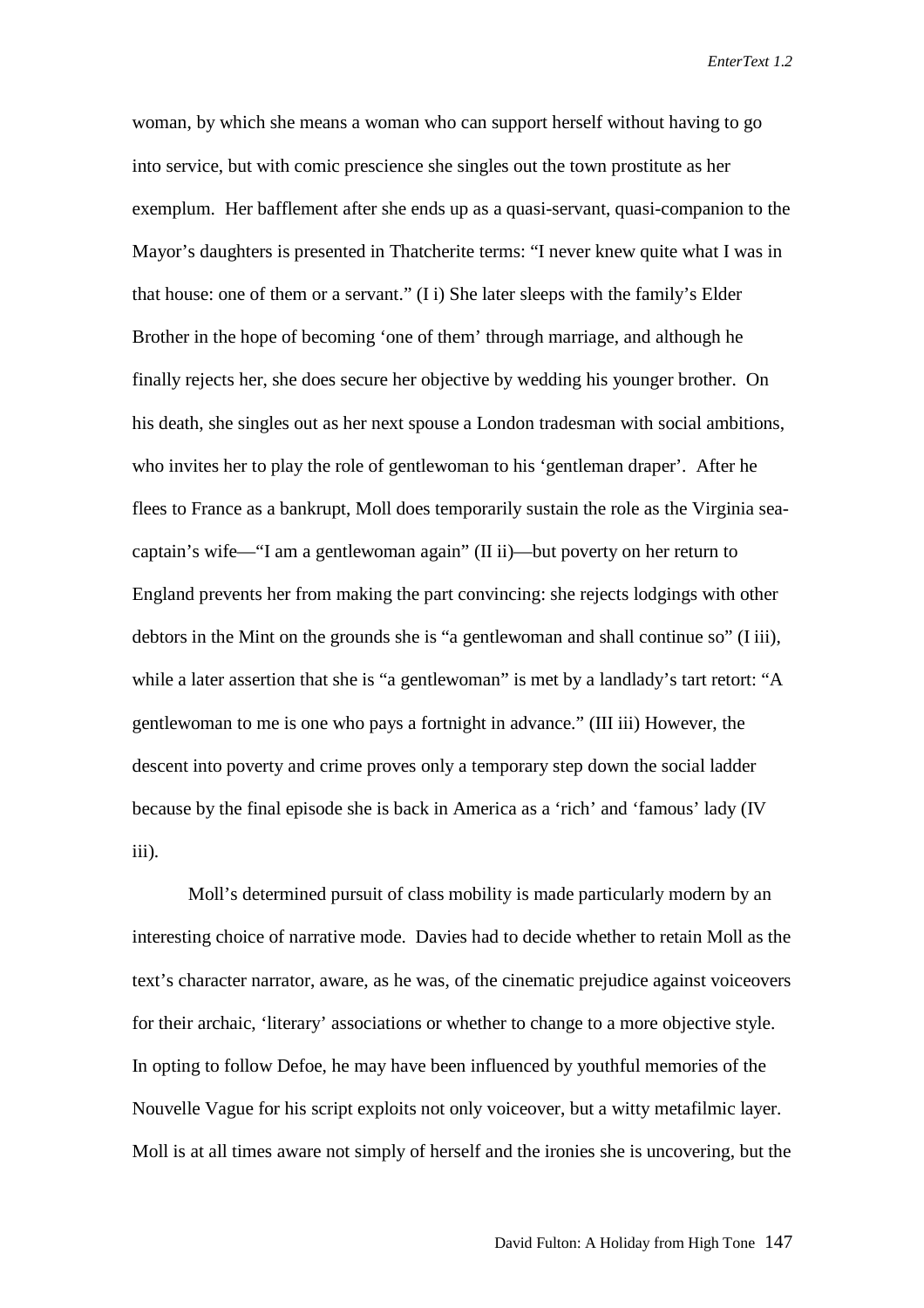camera as well and, to intensify the French connection, that camera is often hand-held. At the plot's various turning-points she will reveal her modern self-consciousness by baring the device and addressing mischievous remarks directly to the camera. Most characteristically, Moll will throw down an ironic challenge to viewers by asking them the formulaic question, "What would you do?" She does this when deciding whether to sleep with the Elder Brother (I i), when pondering whether to marry the Younger Brother "without love or starve in the street or sell myself to customers as a tuppenny whore" (I iii) and, most audaciously, during the Lancashire marriage service when the priest pauses at "lawful impediment" (III i) knowing from her recent confession she is guilty of serial bigamy and incest. The question's form only changes when she is shocked out of irony by moral dilemma—"what am I to do?" (II ii)—or guilt—"what else could I do?" (III iii, IV ii)—and as she becomes increasingly sober, the camera momentarily ceases to be a friend. It spies on her in her marriage bed while she knowingly makes love to her half-brother and she rewards it with a desolate look; but, most interestingly, it pursues her like the paparazzi when she is at her most vulnerable: after she has stolen a girl's necklace with menaces the camera tracks her fleeing form with such determination she is forced at four stations to find a series of justifications, the last of which ends with the accusatory question, "Why do you stare at me?" and her hand placed aggressively over the lens. Similarly, the camera confronts Moll when her lover, Lucy, is taken in her presence without her offering any resistance. After failing to rationalise her inaction, she loses her temper with the camera, shouting "Leave me alone!" as she storms off. However, by the close she has reached reconciliation with the camera for the last sequence shows her stepping off the boat onto American soil with the Lancashire husband, embracing him and then running arm in arm with him, as it were, into the camera. This visual trope is the positive resolution of an earlier negative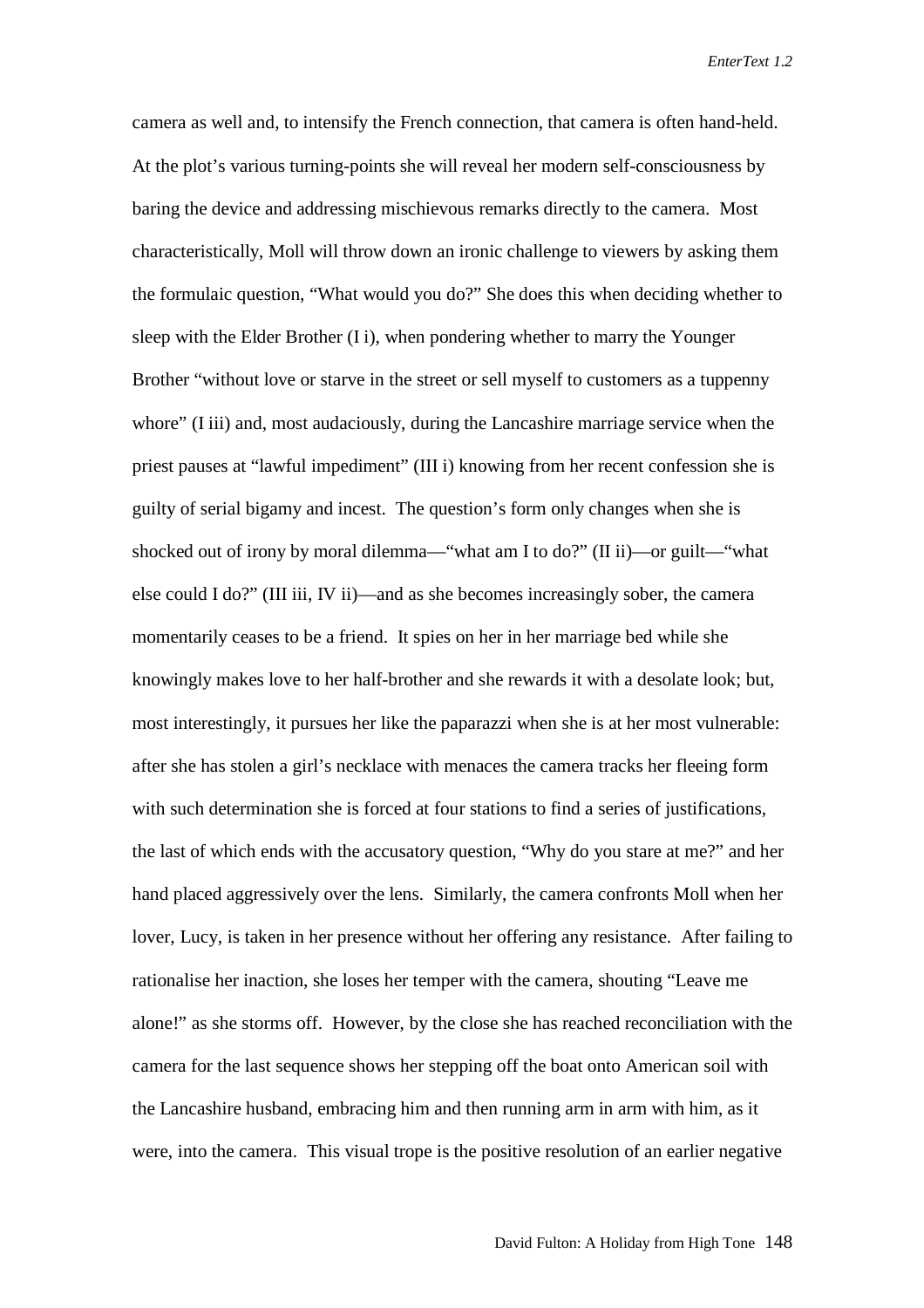one when Moll learns her Virginia mother-in-law is her biological mother and runs across a field towards the camera before stopping just short and delivering her horrified monologue into it.

Moll's role as a self-aware, business-minded manipulator of class is, however, less significant to her modernity than her uninhibited, yet pragmatic approach to sex. Lascelles saw Moll as "such a…modern character" because she is "a sexually selfconfident woman" who is "very upfront"—"her relationship with men is very direct: how much are you worth? Do you want to go to bed with me?"(*ST*, *MMF*) Another way of putting this is that Davies gives Moll a post-feminist independence in relationships. On receiving the Elder Brother's first kiss, she reacts as a prudent servant ("No, please sir!"), but the next moment seizes the initiative by passionately kissing him (I i). When he abandons her, she does not react according to her social position, hurling "I never want to see you again" at his retreating back (I ii). Thereafter she becomes predatory in her treatment of men, an approach for which Mark Springer and Sarah Sarhandi find the musical equivalent in a stirring hunting theme on trumpet. In contrast, when Densham's Moll is informed by Mrs Allworthy that "all men are fortune hunters and therefore deserve to be hunted in their turn", she rejects the analogy. With Davies's Moll the thrill of the hunt is always subordinated to business considerations: "This was not love, though far from unpleasant. It was a business venture" (II i); "I needed a solid citizen with money in the bank and Mr Bland would do very well until a better offer came."(III ii)

Moll's modernity is a creation of Davies that finds little support in the original. True, Defoe's heroine does suffer the deprivations of capitalism, which teach her to commodify life and even body, but hers is an early capitalist outlook that combines an obsession with the cash nexus with a dissenting morality that Defoe internalised as a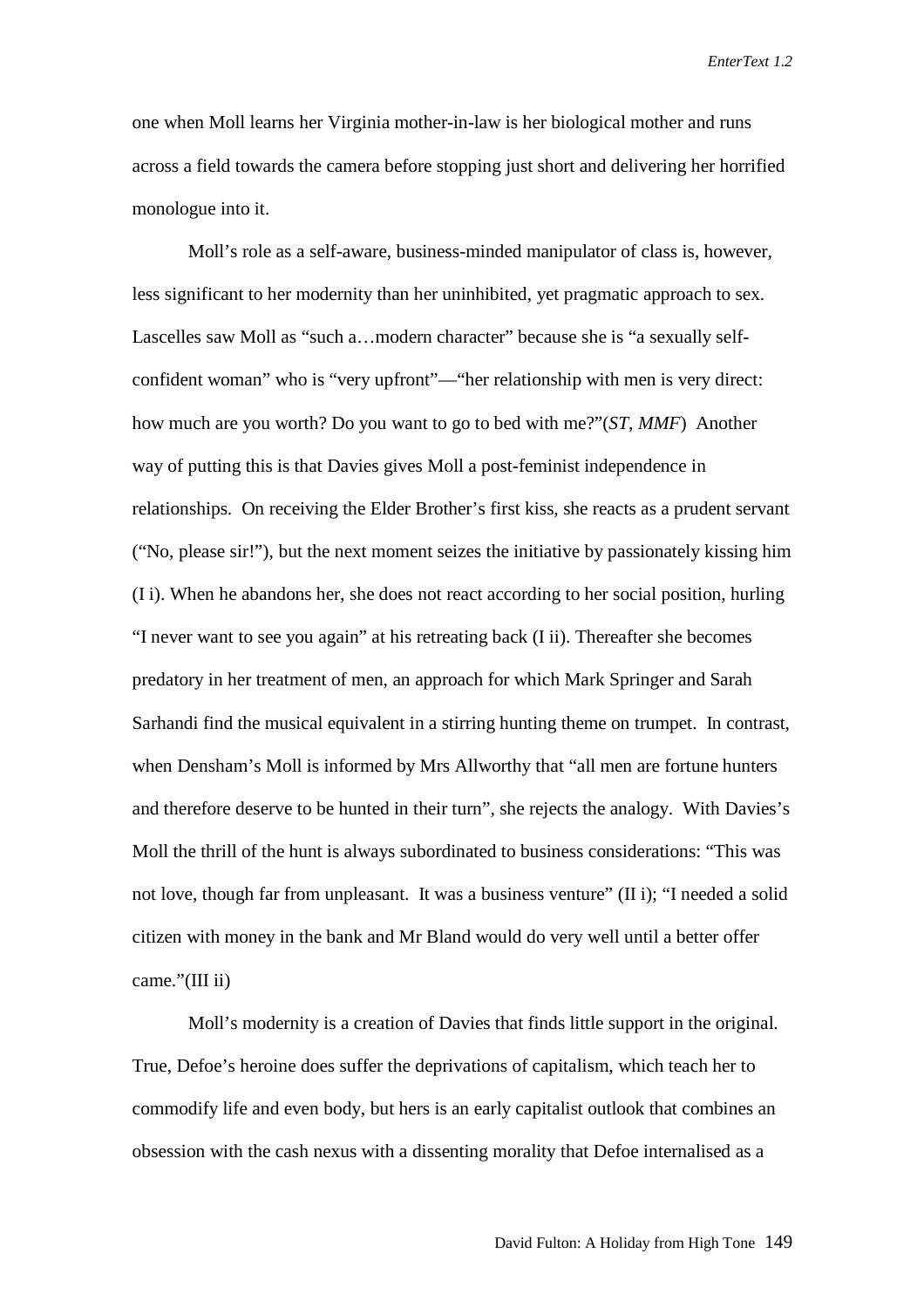young man studying for the ministry. Thus while Moll is allowed to delight in her entrepreneurial skills in the marriage market and the craft of theft, these skills are seen as encouraging the deadly sin of greed. The addictive, self-destructive nature of her vice is clearly shown when she reaches a point of financial security in her criminal career for she is unable to stop: "…the Avarice join'd so with the Success, that I had no more thoughts of coming to a timely Alteration of Life; tho' without it I cou'd expect no Safety."<sup>21</sup> Defoe does introduce business imagery to indicate how the profit motif substantially determines her existence. Thus Moll's Governess observes: "…a Theif being a Creature that Watches the Advantages of other Peoples mistakes, 'tis impossible but that to one that is vigilant and industrious many Opportunities must happen, and therefore she thought that one so exquisitely keen in/ the Trade as I was, would scarce fail of something extraordinary where ever I went.<sup> $22$ </sup> However, he also makes the reader aware that God is always at hand to release the sinner from the craft of stealing.

Defoe's Moll does struggle to shape her own fate through advantageous marriages, yet she does not respond to each setback with a renewed zest for competition because she sees herself much more as the helpless victim of circumstance (low social position, overwhelming sexual urges, inadequate husbands, poverty and the diabolic inner voice of temptation). She tends to come out with formulations such as "my own Fate pushing me on" or "the Devil… began, by the help of an irresistible Poverty, to push me into this Wickedness."23 She is forever talking of fortune as something which transforms life unexpectedly, though not from a wheel's turn (Davies must have been remembering his undergraduate studies of Elizabethan literature). Ironically, most of her uses of the term relate to what a person is worth rather than to luck; that is the only kind of fortune she feels she can influence. Moll does defend women's rights—she successfully advises a widow on how to gain revenge on a slighting suitor;  $24$  she resists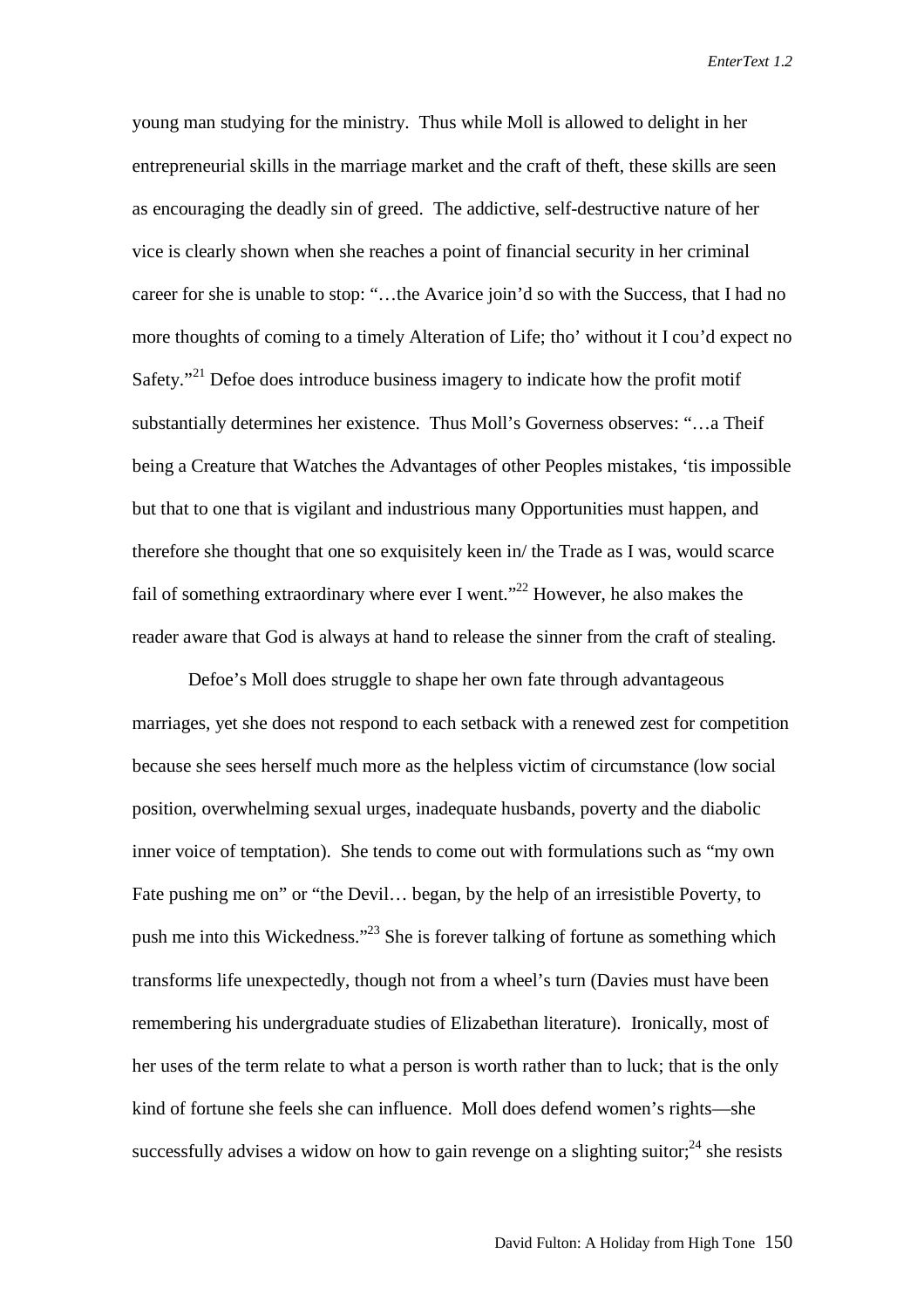unfair stereotyping of women ("it is said by the ill-natured World, of our Sex, that if we are set on a thing, it is impossible to turn us from our Resolutions",<sup>25</sup>) and she lauds her own 'Courage', 'Invention' and 'hardiness' as a female felon<sup>26</sup>—but she is no believer in women's autonomy:

I found by experience, that to be Friendless is the/ worst Condition, next to being in want, that a Woman can be reduc'd to; I say a Woman, because 'tis evident Men can be their own Advisers…but if a Woman has no Friend to...advise and assist her, 'tis ten to one but she is undone. $27$ 

She therefore commits herself to a series of men, and when her looks desert her and she turns to crime, she then transfers that dependence onto a woman, her Governess: "I knew no Remedy but to put my Life in her Hands."<sup>28</sup>

Moll does mention her wish to become a gentlewoman at the narrative's opening, but does not pursue the theme with the same persistence as Davies's heroine. This can perhaps be explained in generic terms for the picaresque, rather than romance, is the work's dominant literary type and even among its minor generic features romantic conventions like mysterious origins, the pursuit of love and upward social mobility are subordinated to those of spiritual autobiography. *Moll Flanders* is generically closer to Bunyan's *Grace Abounding to the Chief of Sinners* (1666) than Richardson's *Pamela* (1740-41). Its narrative accrues a semblance of structure largely through the redemptive pattern of descent into vice, consciousness of damnation, repentance and salvation. True, Moll's contrition will be regarded sceptically by modern readers because she only confesses under the threat of the hangman's noose and reverts to earlier notions as soon as her sentence is commuted (she sees no problem in using her wealth, gained from theft, for buying privileges as a transported felon and eventually setting herself up as a Virginian gentlewoman). However, it is essential for narrative success that her words are given a certain credence when she declares: "I was cover'd with Shame and Tears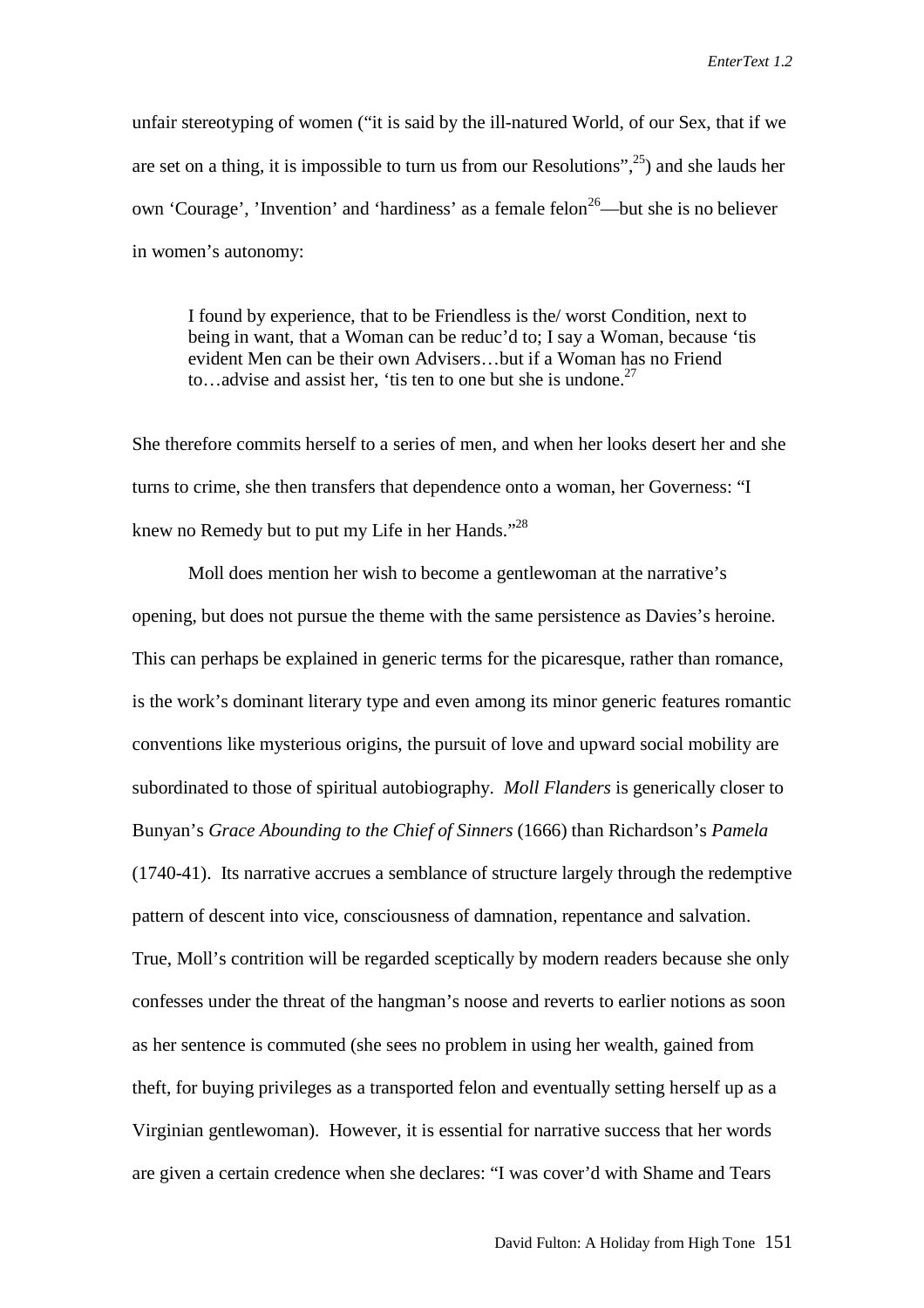for things past, and yet had at the same time a secret surprising Joy at the prospect of being a true Penitent."<sup>29</sup> Modern readers like Davies can be misled by Defoe's preface, which refers to Moll as "one grown Penitent and Humble, as she afterwards pretends to be," into thinking he is dismissing her newfound piety.<sup>30</sup> 'Pretend' in the eighteenth century could mean 'aspire to'.

Defoe wittily claims the unexpurgated "Copy which came first to Hand [had been] written in Language"—and, by implication, with a viewpoint—"more like one still in Newgate."<sup>31</sup> Davies's script is, as it were, drawn from this imaginary Ur-text; it is as if he was guided by the printed work only as far as its unrepresentative title-page where Moll's life is sensationally summarised as "Twelve Year a Whore, five times a Wife (whereof once to her own Brother) Twelve Year a Thief". Ironically, the contrite Moll reproves readers with Davies's salacious interest in her memoir: "many of those who may be pleas'd…with the Relation of the wild and wicked part of my Story, may not relish this, which is really the best part of my Life...and the most instructive." $32$ *Moll Flanders* is narrated through a complicated double perspective, which Defoe imperfectly masters: a present standpoint, from which Moll responds with increasing amorality to whatever occurs, and a retrospective standpoint, from which she laments her ever-deeper descent into vice. Defoe places his emphasis on the repentant Moll, Davies on the unrepentant. Davies moves the work towards what Stephen Dedalus stigmatised as "'the kinaesthetic" in trying to stimulate the viewer erotically with softest of soft porn. However, as Malcolm Bradbury has pointed out, although it shares certain themes with the roughly contemporary *Fanny Hill, or Memoirs of a Woman of Pleasure* (1748-49), *Moll Flanders* (1722) never strives for titillation.33 Indeed its effect is more anti-erotic. Moll avoids explicitness in describing sexual encounters: "he went farther with me than Decency permits me to mention"; "he did what he pleas'd with me; I say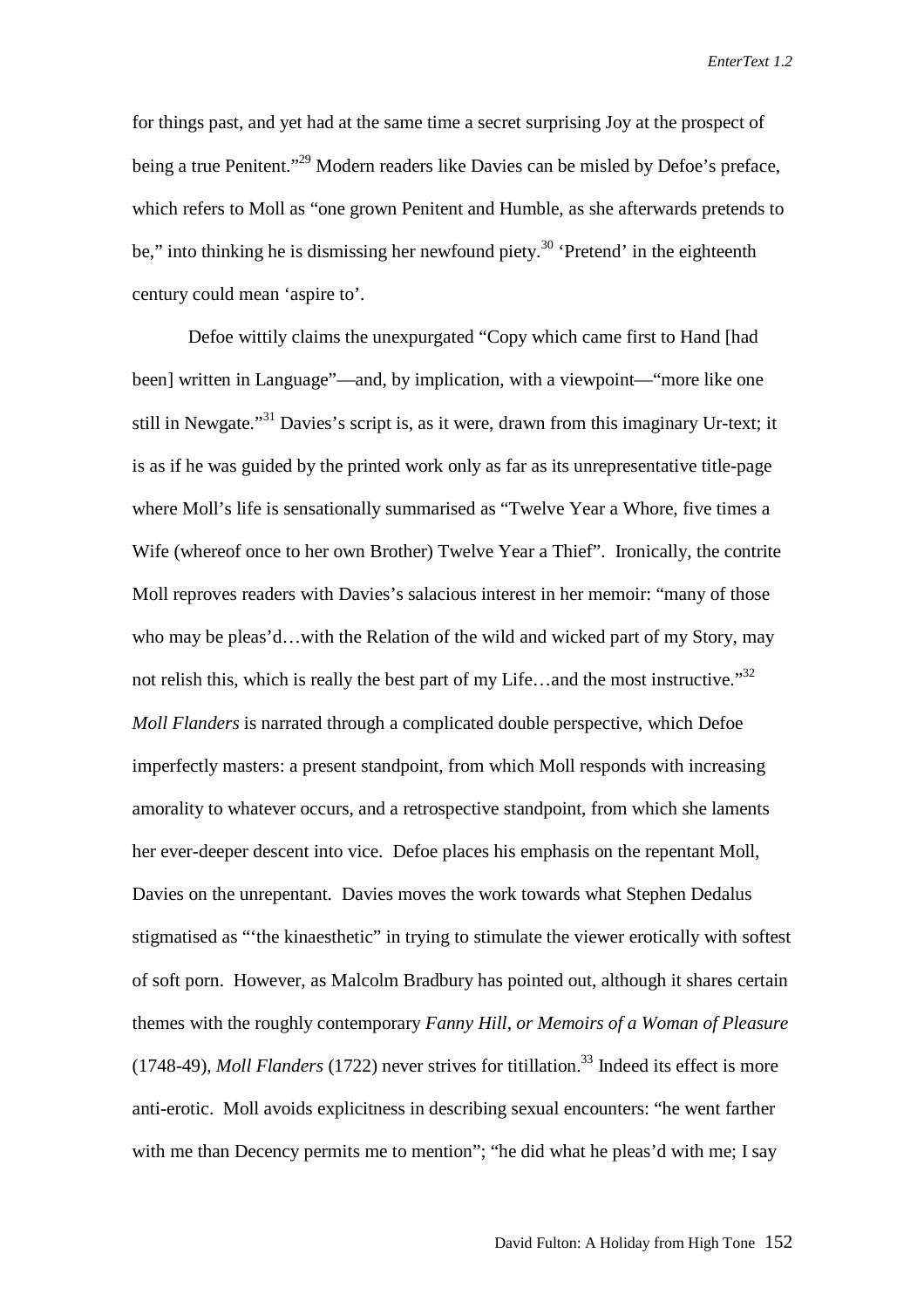no more"; or "in short it went on to what I expected; and to what will not bear relating."<sup>34</sup> Her whole attitude may be summed up by the comment: "as for the Bed, &c I was not much concern'd about that Part."<sup>35</sup> She does not even like to refer to sex directly, preferring instead such euphemisms as "the last Favour," "Correspondence" and "Conversation."<sup>36</sup> Whenever the present perspective allows her a degree of pleasure in lovemaking, the retrospective one follows with stern moral denunciation. Thus premarital sex with the Elder Brother is later described as falling to the Devil's "unwearied" temptation to be "as Wicked as we pleas'd," while subsequent assignations become "frequent Opportunities to repeat our Crime."<sup>37</sup>

 On reaching adulthood, Davies's thoroughly modern Moll narrates her tale with a cheekiness that declares with what clarity she sees the ironical implications of all that happens; but Defoe's pre-modern Moll is rarely in complete control of the ironies she unloosens; indeed sometimes she—and perhaps even Defoe behind her—is their unwitting victim. Thus after robbing a young girl of her necklace, she justifies the crime as a timely warning: "I had given the Parents a just Reproof for their Negligence in leaving the poor Lamb to come home by it self, and it would teach them to take more Care of it another time."38 However, she seems unaware she is in no position to preach, that if she really feels pity for the 'poor lamb', she should have directed her home rather than robbed her, that if she sincerely believes parents should closely supervise their offspring, she should not have farmed her own inconvenient children out, often to complete strangers, whenever she moved on to a new scene of life.

The distinctively ironic narrative tone of Davies's Moll, so modern in its boldness, largely derives from her consistent habit of forcing the viewer to take notice of the camera's existence by directing some sly remark at it. While Defoe's Moll is a radically intrusive narrator, conscious of the tale she is shaping as she tells it, she,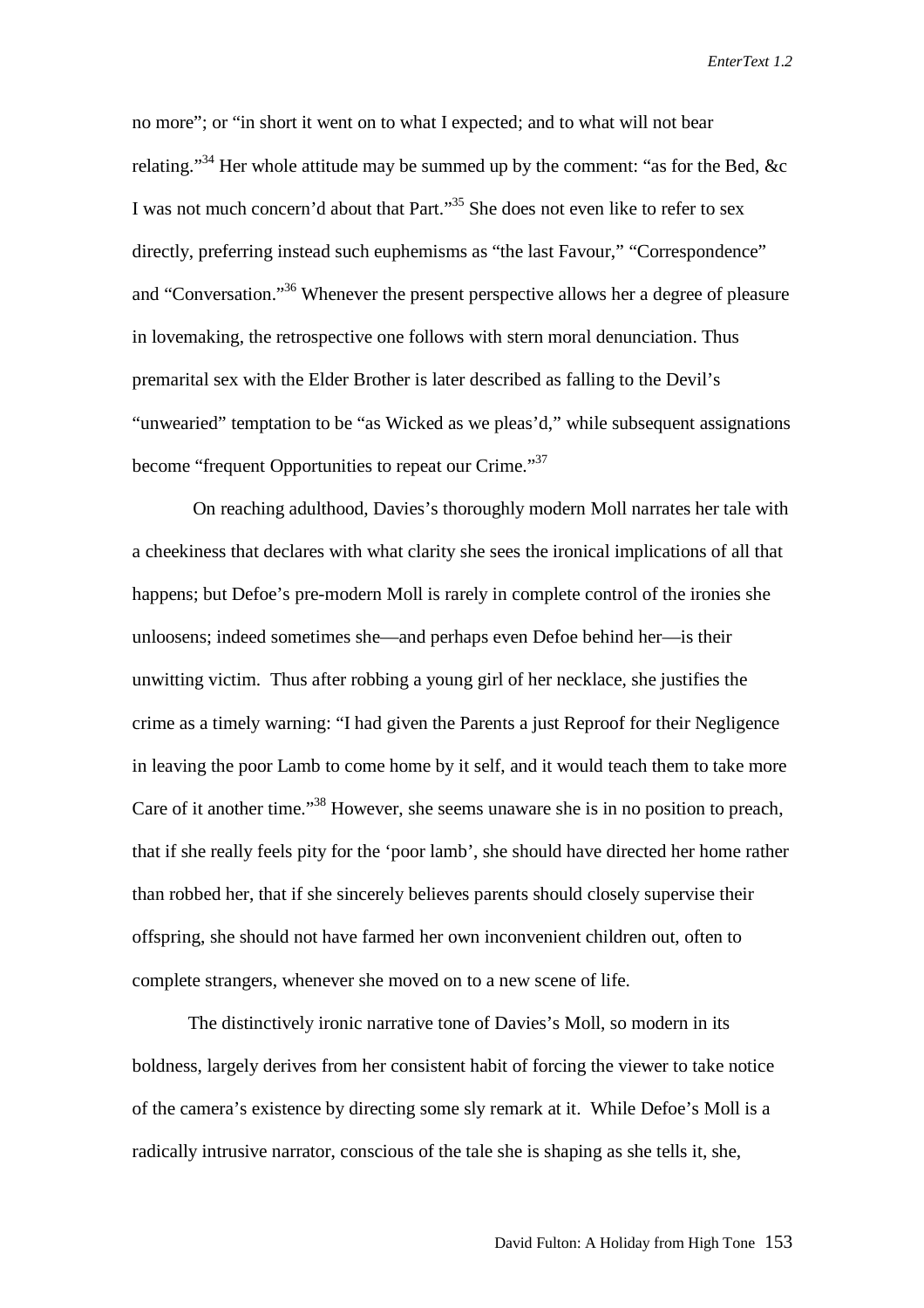unlike the eponymous narrator of *The Life and Opinions of Tristram Shandy* (1759-67) and the narrators of postmodernist novels, is not interested in baring the device. Indeed Defoe, her creator, maintains the contrary illusion throughout his preface that the work should be classed not as a novel or romance, but a "Genuine...private History."<sup>39</sup>

Davies knew his adaptation of *Moll Flanders* took considerable liberties with the original in the interests of contemporary relevance; he wanted his heroine to seem modern in her sexual directness, her witty self-consciousness and her Thatcherite strength. Faithfulness was not an issue because he was taking a holiday from seriousness, concocting instead an entertainment, in which the playful manipulation of popular genres produces a version that lightly parodies the whole notion of the classic serial.

## **Notes**

 $\overline{a}$ 

 $1$  I shall refer to the television broadcast (ITV, Sundays and Mondays, 1-9 December 1996) rather than the video publication (Warner Vision International, 1996) because the latter omits the original episode and part divisions. References to the broadcast 'Episode II, Part iii' will, for instance, become 'II iii' in the text.

<sup>2</sup> For a detailed examination of the adaptation see Peter Widdowson, *Hardy in History: A Study in Literary Sociology* (London: Routledge, 1989), Chapter 3.

<sup>3</sup> 'The Making of *Moll Flanders*', ITV, repeat, 19 April 1998 (hereafter referred to in text as *MMF*.)

<sup>4</sup> Andrew Davies, 'A Passionate Woman', *Sunday Times Magazine*, 1 December 1996, 51-56. (Davies's article, together with Lascelles' 'She Stoops to Conquer' in the same issue, shall henceforth be referred to collectively within the text as *ST*.)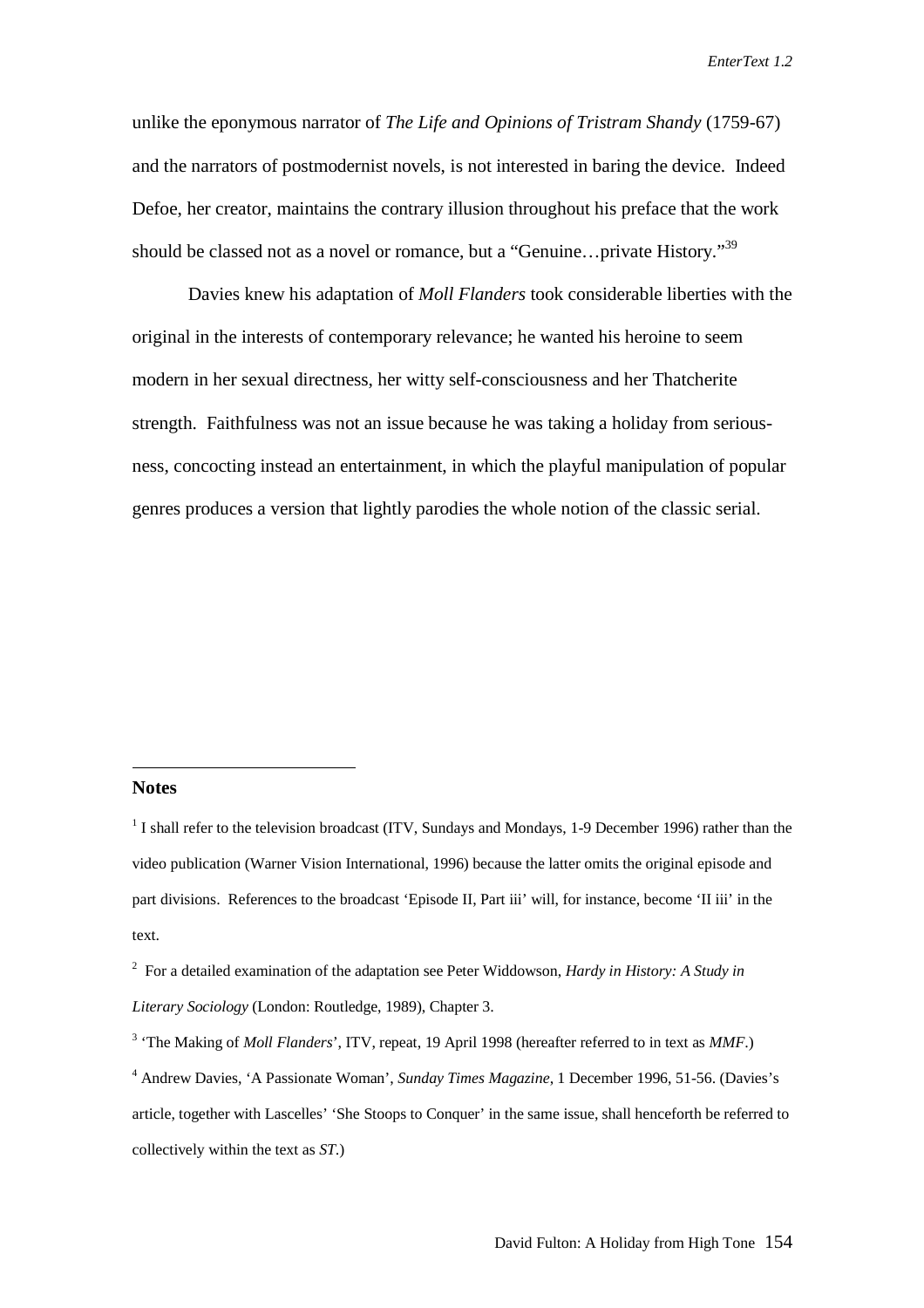5 'Pick of the Day', *TV Times*, 30 November–6 December, 1996, 43 (hereafter referred to, together with the interview with Alex Kingston, 'Going Nude, I Didn't Give It a Second Thought', 6-7 as *TVT*); 'Today's Choices', *Radio Times*, 30 November – 6 December 1996, 86 (hereafter referred to as *RT*).

6 Hilary Mantel, *Observer Magazine*, 1 December 1996.

7 The Hester Lacy interview: Daniel Craig, 'Real Life' *Independent on Sunday*, 1 December 1996, 2.

<sup>8</sup> *TVT*, 6.

 $^{9}$  *RT*, 86, 41.

10 James Rampton, 'No Sex Please, We're High-Brow Literature', Culture section, *Independent on Sunday*, 19 November 2000, 6.

 $11$  Hester Lacy, 2.

 $12$  Mantel, op cit.

13 Daniel Defoe, *The Fortunes and Misfortunes of the Famous Moll Flanders* (1722, Norton: New York,

1973), 91.

<sup>14</sup> *RT,* 86.

15 David Aaronovitch, Television, Culture section, *Independent on Sunday*, 8 December 1996.

 $16$  Hester Lacy, 2.

<sup>17</sup> *Radio Times*, 8-14 November 1997: 22.

<sup>18</sup> Mantel, op cit

<sup>19</sup> Although Densham's Moll does acquiesce in one act that would have been more typical of Davies's

Moll: the auctioning off of her virginity to the highest bidder.

<sup>20</sup> See Ian Watt, *The Rise of the Novel* (Harmondsworth: Penguin, 1963), Chapters 3-4, quoting Bertolt

Brecht, *Mother Courage and Her Children* (London: Methuen Student Edition, 1983), xvii.

 $21$  Defoe, 162.

 $22$  Ibid., 209-10.

<sup>23</sup> Ibid., 83, 158.

 $^{24}$  Ibid., 53-59.

 $25$  Ibid., 72.

<sup>26</sup> Ibid., 172, 187.

 $27$  Ibid., 100-01.

 $28$  Ibid., 171.